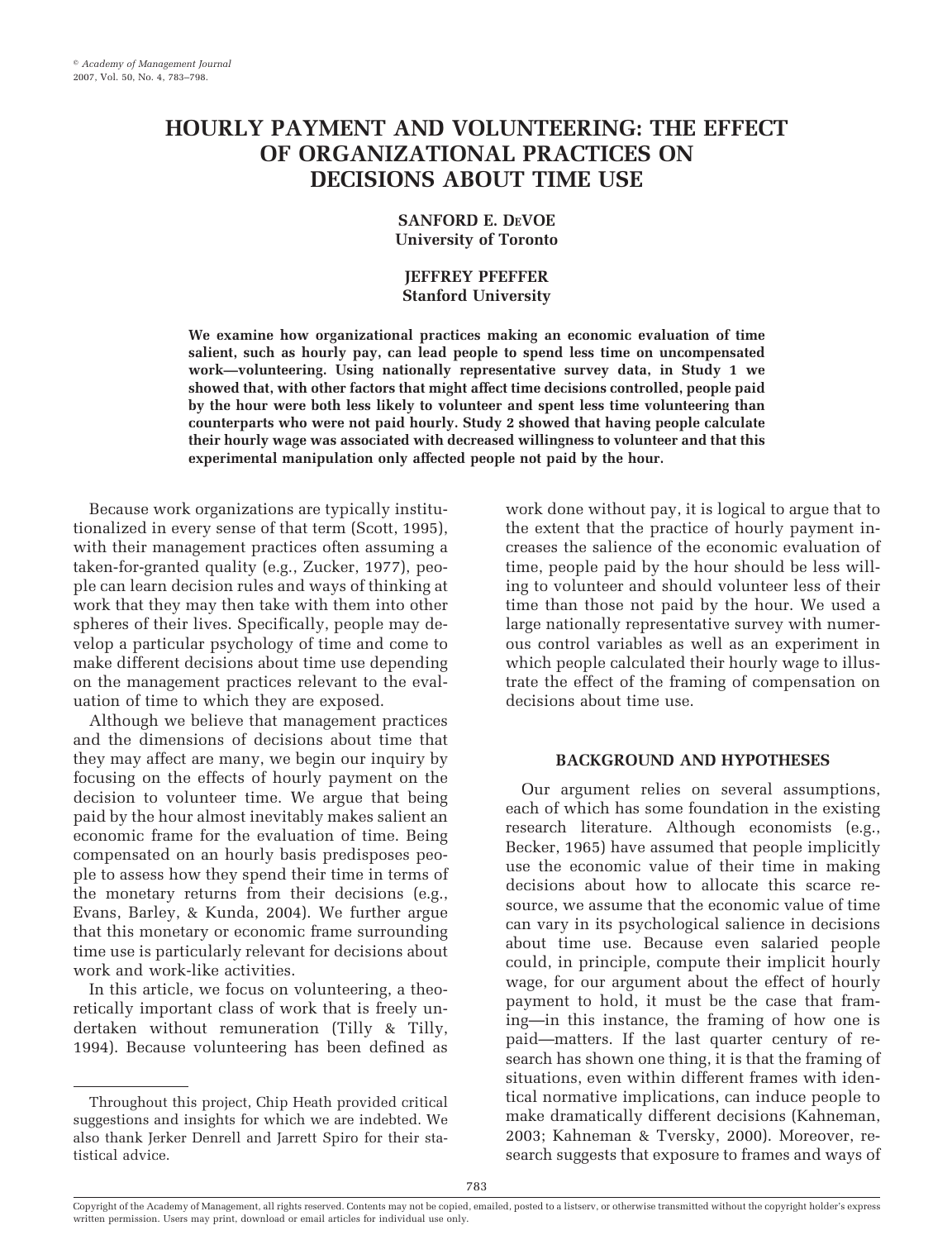thinking increases the likelihood that they will be generalized to situations different from the context in which they were first encountered. For instance, studies have shown that exposure to economic thinking in an academic setting leads to the increased use of cost-benefit rules in everyday decisions (Larrick, Nisbett, & Morgan, 1993) and to more self-interested behavior (Frank, Gilovich, & Regan, 1993).

Next, we presume here that pay practices affect decisions about how to spend time, even on uncompensated but work-like or work-related activities. Again, it is reasonably well established that organizational pay practices can have effects on people's decisions about time allocations. For instance, research by Wright, George, Farnsworth, and McMahan (1993) demonstrated how contingent rewards can influence time spent on extra-role work behaviors. The results of their empirical analysis showed that when trade-offs between prescribed and nonprescribed role behaviors emerged because of difficult work goals, people were less likely to spend time on extra-role behaviors (i.e., spending time assisting a confederate coworker) when financial rewards were contingent on completion of the prescribed role behaviors.

Research on the insufficient and overly sufficient justification provides additional illustrations of how the *size* of rewards affects the psychology of time allocation and commitment. For instance, the literature on overly sufficient rewards (e.g., Lepper & Greene, 1975) shows that when provided with extrinsic rewards, children voluntarily choose to spend less time on previously rewarded activities during free periods. Deci (1972) showed that these results generalize to older children and even adults. What is important for our argument is that this literature demonstrates a form of spillover effect, in this case intertemporal spillover: that rewarding some activities affected decisions about engaging in those activities subsequently. Although the literatures on insufficient and overly sufficient justification have focused on the *magnitude* of the reward for engaging in some activity and the effects of rewards on decisions about time use at a different time, there is no reason to assume that the *framing* of the reward, not just its *size*, won't also matter or that spillover wouldn't affect decisions in other, related domains, not just at different times.

Finally, we assume that organizational practices relevant to time affect how people think about it and the decisions they make about how to allocate their time. Kaveny, writing about lawyers, conjectured that many of the aspects of life that provided meaning were undermined by the "billable hours" mentality, noting that "it may also be that lawyers

imbued with the ethos of the billable hour have difficulty grasping a non-commodified understanding of the meaning of time" (2001: 175). Yakura (2001), studying information technology consultants, found that routine billing practices contributed to a taken-for-granted equivalence between time and money. She noted that "time's meanings vary with the occupational and organizational contexts" (2001: 1078) and that the relationship people perceived between time and money is socially constructed.

The possible effects of organizational compensation practices on decisions about time use are nicely illustrated in Evans, Kunda, and Barley's (2004) ethnographic study of engineers, software developers, technical writers, and information technology specialists, who overwhelmingly sold their services to firms in exchange for an hourly wage. Their results provide evidence consistent with our conjecture that hourly payment can affect how people make decisions about time use. Evans et al.'s (2004) analysis uncovered a strong tendency for their informants to bring an economic evaluation frame to their decisions about how to use their time—viewing time solely through a metric of economic value. The study noted that being paid by the hour and the concomitant requirement to bill firms for the number of hours spent working led technical contractors to develop "an accountant's appreciation for the microeconomics of time" (Evans et al., 2004: 19). Billing hours provided these contractors with extensive practice in accounting for their time and its monetary value. Moreover, by being paid by the hour, "unlike salaried employees, contractors could put a precise value on every hour of the day—their hourly wage" (Evans et al., 2004: 21). As Evans and colleagues concluded, "When contractors used an economic metric as the sole measure of time, they often discounted the worth of other activities whose economic value was difficult to calculate" (2004: 22).

From our theoretical point of view, a commonality between billing clients for time and hourly payment is that both practices make the economic value of time salient to employees. Billing and accounting for small units of time is a practice that lacks widespread use beyond the professions of law, consulting, and contracting, whereas being paid for one's time on an hourly basis affects a majority of the U.S. workforce (Mellor & Haugen, 1984). Indeed, careful analysis of that workforce reveals the fraction of employees who are paid by the hour has increased since it has been tracked by the Current Population Survey (Hamermesh, 2002). Thus, documenting the effect of hourly payment speaks to the expe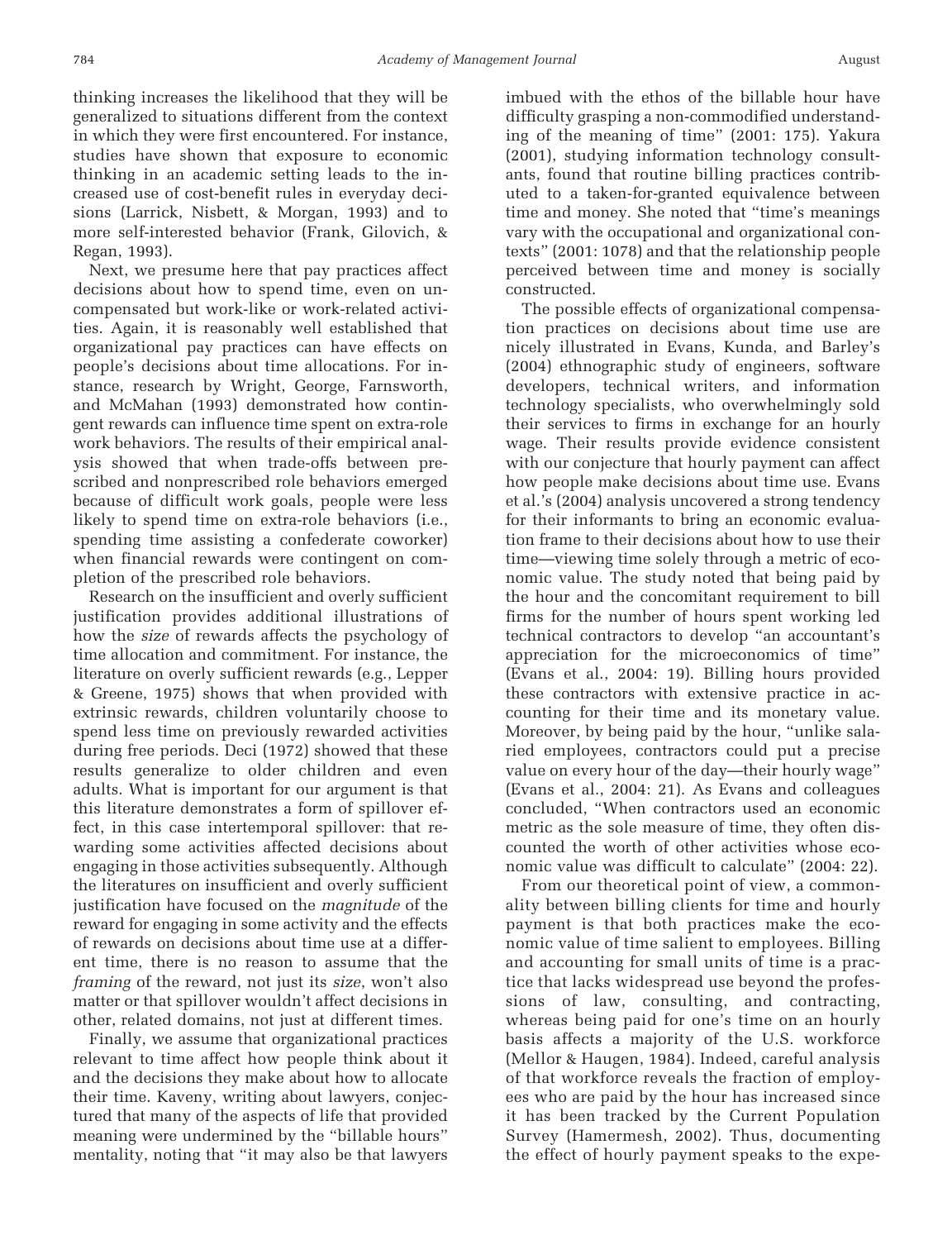rience of a large segment of the working population.

### **VOLUNTEER LABOR**

Tilly and Tilly (1994) distinguished among four domains of work—labor markets, the informal sector, household labor, and volunteer work—deeming volunteer activities the work domain that is the most freely undertaken and in which discretion in choices about time use is highest. Tilly and Tilly defined volunteer activities as "unpaid work provided to parties to whom the worker owes no contractual, familial or friendship obligations" (1994: 291). We believe that, in examining decisions about time use, volunteer work is a particularly appropriate domain to study. As freely chosen *work* that does not result in economic compensation, volunteering is precisely the type of activity we would expect economic evaluators of time to devalue in their decisions about how to spend their time. In fact, we argue that the economic framing of time created by hourly payment would probably *not* affect decisions that entail, for instance, family obligations or social responsibilities, in that the structure of society promotes segmentation between work and nonwork domains (e.g., Dubin, 1973), and social pressures might loom as more important determinants of decisions about time given to family and social responsibilities.

The decision to volunteer one's time is not only theoretically relevant, but also substantively important, because volunteer labor is economically and socially significant, at least in the United States. For many organizations in the nonprofit sector, volunteer labor constitutes a majority of the labor power supplied. And volunteer work is consequential even if viewed from the perspective of the entire economy. Menchik and Weisbrod (1987) noted that volunteer labor constituted the full-time equivalent of more than 5 percent of the economy and more than one-fourth of civilian employment in government. Putnam (1995, 2000) used the extent of volunteering as one indicator of civic engagement. An extensive empirical literature in both sociology and economics concerns volunteering, so that documenting the influence of common organizational practices on volunteering would supplement research that has thus far focused primarily on the effects of personal characteristics such as age, income, gender, and marital status on the decision to volunteer (e.g., Wilson & Musick, 1997a, 1997b, 1998).

Therefore, we used volunteering time as the dependent variable in examining the effect of organizational practices on decisions about time use. And we focused our study on the organizational practice that virtually all of the contractors in the Evans et al.'s (2004) ethnography shared: payment for services through an hourly wage. We tested whether hourly payment was associated with a decreased willingness to undertake work without remuneration (i.e., volunteer activities).

*Hypothesis 1. The economic value of time that is made salient by hourly payment will diminish willingness to undertake work lacking monetary compensation.*

We initially tested this hypothesis using the first year of time use data collected by the Bureau of Labor Statistics (BLS), which allowed a wide variety of job and personal characteristics associated with hourly work to be statistically controlled in our analyses of the amount of time hourly paid workers and workers not paid hourly (nonhourly paid workers) spent on volunteer activities. Our initial study provides external validity in that we looked at whether hourly payment affected volunteering in a representative national survey sample. But the study necessarily left some alternative interpretations and mechanisms unexplored. So, in a second study, we manipulated one hypothesized causal mechanism, the salience of time's economic value, by randomly assigning both hourly and nonhourly respondents to calculate their hourly wage and subsequently measuring their willingness to volunteer their time. We found that, as expected, calculating one's hourly wage does affect willingness to volunteer, but only for people who are not paid by the hour and who therefore have not already had their hourly wage made salient. Taken together, these two studies show that hourly payment decreases people's willingness to undertake volunteer work, with the experiment suggesting that the salience of time's economic value is at least one factor affecting decisions about time use.

#### **STUDY 1 METHODS**

### **Data**

To explore how being paid by the hour affected volunteering in a nationally representative random sample, we used data from the 2003 American Time Use Survey (ATUS). This data set is from the first federally administered survey on time use in the United States, the objective of which was to "measure how people divide their time among life's activities" (www.bls.gov/tus/tu2003coderules.pdf). Each ATUS respondent was interviewed once about how he or she had spent the previous day.

The ATUS sample was divided into four ran-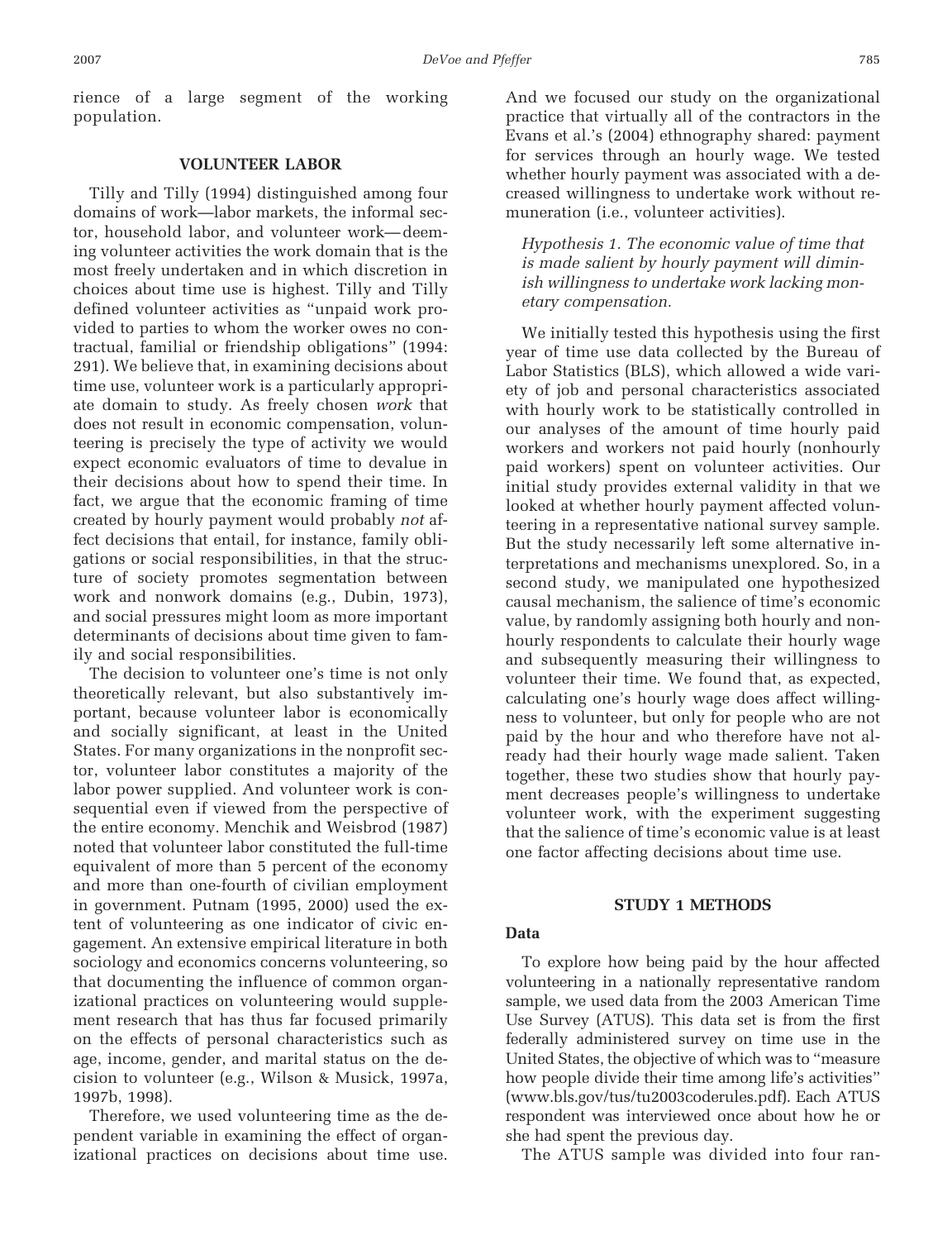domly selected panels, one for each week of the month. To ensure good measures of time spent on weekdays and weekend days, the BLS also split the sample evenly between weekdays and weekend days (10 percent of the sample was allocated to each weekday, and 25 percent, to each weekend day). Both hourly and nonhourly workers were slightly more likely to be sampled on weekends, but importantly for our interpretation of differences associated with hourly paid status, both hourly and nonhourly paid workers were sampled on the weekends with identical frequency (57%). Extensive documentation of the survey can be obtained through the ATUS homepage (http://www.bls.gov/tus).

#### **Measures**

*Independent variable.* For our measure of hourly payment, we used the BLS coding of *hourly status* (TEERNHRY); 0 indicated nonhourly paid status  $(n = 5,901)$ , and 1 indicated hourly paid status ( $n = 6,781$ ). All other values were treated as missing. The BLS coded this variable so that only respondents who were employed in the labor force were included, and all respondents who were selfemployed or without pay were excluded. Mellor and Haugen (1986) extensively documented the demographic associations with this variable.

*Dependent variables.* Each ATUS interview took place over the phone. The respondent went through his or her activities for the 24-hour period from 4 A.M. of the day prior to the interview to 4 A.M. of the interview day, and the surveyor coded these activities and their duration using very detailed categories. (A full description of the time diary method and the ATUS procedures for coding can be found on the Web site.)

To examine respondents' willingness to volunteer their time, we examined the time diary data for volunteer activities (ATUS first-tier activity coding category 15) and travel-related volunteer activities (ATUS first-tier activity coding category 17, second-tier category 15: "travel related to volunteer activities"). This category captures time spent volunteering "for individuals or institutions for or through formal organizations" (www.bls.gov/tus/tu2003coderules.pdf) on the following activities: administration and support; social service and care (except medical); indoor and outdoor maintenance, building, and cleanup; attending meetings, conferences, and training; public health and safety work; travel; and volunteer activities not elsewhere classified. We calculated the total amount of time a respondent spent on volunteer activities, imputing a value of zero to those spending no time on these activities on the particular day he/she was surveyed.

Although this data set provides an extremely accurate, diary-based measure of time allocation for a nationally representative sample, it does so only for one day in the life of each respondent. At aggregated levels, these data become representative of the entire year and the entire population. However, the total amount of variance to be explained by the individual-level factors is extremely constrained. Since we are examining a behavior that has a low frequency to begin with, we are unable to observe the difference between individual respondents who never volunteer and people who simply happened not to volunteer on the day they were sampled. Thus, the data permit a conservative test (because variation is constrained) for observed differences between hourly and nonhourly workers. One way of examining the importance of the effect of hourly status in these data is to compare the effects of hourly status with other substantively and theoretically important predictors of volunteering on the sampled day. This comparison of effect sizes is illuminating because it reveals the extent to which each individual-level variable is predictive of volunteer activities on a randomly sampled day.

Using the time diary data for volunteer activities, we did two analyses. First, we examined *volunteer participation,* capturing whether respondents participated in volunteer activities at all, with individuals who reported spending any time on volunteer activities coded 1 and those who reported no participation coded 0. This analysis was conducted with binary logistic regression. Second, we examined variation in the amount of time spent volunteering; our variable was *number of minutes spent volunteering*. Analyzing the amount of time a person volunteers captures both the underlying decision of whether or not to volunteer and the amount of time the individual dedicated to the activity (Mutchler, Burr, & Caro, 2003).

Since the time diary only captured one day, a substantial number of respondents in the entire sample did not report any volunteer activities<sup>1</sup> and therefore had zero minutes of volunteering. This sample trait yields a truncated, or "left-censored," dependent variable (Maddala, 1983; see Tobin, 1958). For this type of distribution, employing an ordinary least squares (OLS) regression model to

<sup>&</sup>lt;sup>1</sup> Among the hourly and nonhourly respondents, 93.6 percent reported no volunteer activities on the day they were sampled. Of those respondents who did report spending time on volunteer activities, the average duration was 134.52 minutes, or two hours and 14 minutes.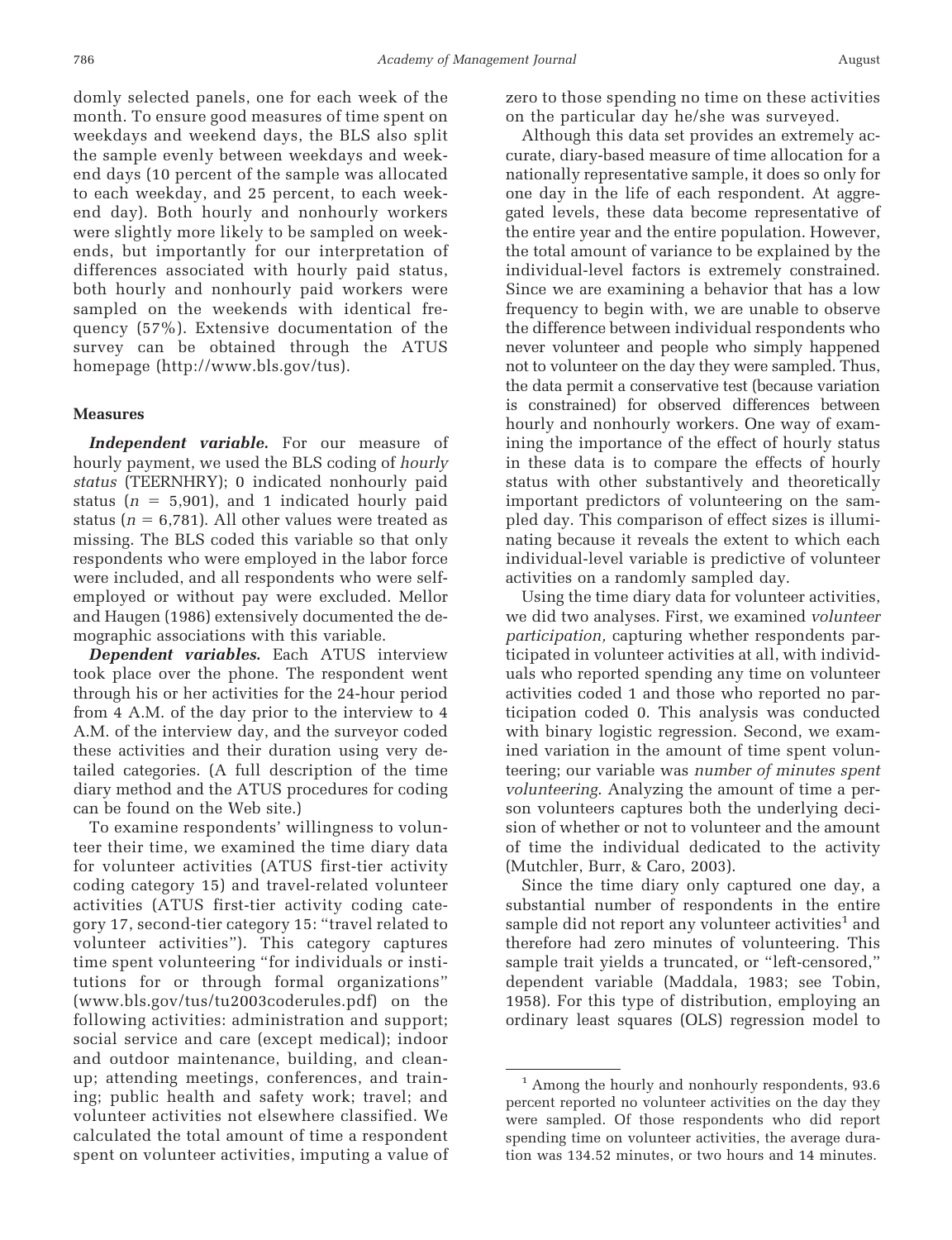estimate the number of minutes respondents volunteer would create potentially biased estimates. Mutchler et al. (2003: 1276) recommended instead employing Tobit regression models, to take into consideration the distribution of the dependent variable. Tobit regression was, therefore, employed for this analysis.

*Control variables.* Obviously, hourly and nonhourly paid people may differ in a number of ways, and volunteering is a function of many factors. Therefore, we included a number of variables available in the data set to statistically control for these other effects.

In each of our models, we included *day of diary*, a variable for whether the respondents' data were collected for a weekend day or a weekday, as weekends customarily allow people more free time in which to participate in volunteer activities. A second set of control variables measured important characteristics of a respondent's job. *Income earned per week* (TRERNWA), *number of hours worked per week* (PEHRACTT), and the sector of the respondent's main job (PEIO1COW) were all included as controls. We recoded the original values for sector so that the private for-profit sector was the baseline category, one dummy variable indicated the *government sector* (federal, state, and local collapsed), and the other dummy variable indicated the *private nonprofit sector*. We also included dummy variables for the major occupational category of the respondent's main job (PRMJOCGR). Using service occupations as the baseline category, the dummy variables were *management, business, & financial operations*; *professional & related*; *sales & office; natural resources, construction, & maintenance*; and *production, transportation, & material moving*.

A third set of control variables measured characteristics of individuals that might be expected to affect their allocation of time. We controlled for education (PEEDUCA) by including four dummy variables for *high school graduate*, *some college*, *college graduate*, and *postgraduate degree holder*, with high school dropout as the baseline category. Additionally, we included total household *family income* in the past 12 months (HUFAMINC), which was assessed at 16 different levels, ranging from 1 ("less than \$5,000") to 16 ("\$150,000 or more").<sup>2</sup> Finally, we included *age* (PRTAGE), *gender* (PESEX, where 1 "female"), *marital status* (PEMARITL, where  $1 =$  "married"), and

<sup>2</sup> The finer-grained levels above \$75,000 (levels 15 and 16) were not included for part of the data collection (see www.bls.gov/tus/atuscpscodebook.pdf).

*number of children under 18 years old* (PRNMCHLD).<sup>3</sup>

### **STUDY 1 RESULTS**

Table 1 displays the descriptive statistics and correlations among the variables. Hourly status was significantly related to all of the other variables, except for the dummy variable for whether a respondent was sampled on a weekday or weekend demonstrating why it was important to control for these other variables in the analysis.

In keeping with our hypothesis, hourly status was significantly related to volunteering. The rate of volunteer participation for hourly paid workers was less (5%) than that for nonhourly paid workers  $(8\%; \chi^2 [1, N = 11,872] = 43.43, p < .0001)$ . During the sampled day, nonhourly paid workers also spent, on average, more time volunteering  $(\bar{x} =$ 10.75, s.e.  $= 0.76$ ) than hourly workers ( $\bar{x} = 6.89$ ,  $s.e. = 0.49, t[11,870] = 4.43, p < .0001$ ). To put these numbers into perspective, we note that aggregating this average daily difference over a year shows that nonhourly paid workers spent an average of 65 hours and 24 minutes a year on volunteer activities, whereas hourly paid workers spent an average of 41 hours and 55 minutes a year. Thus, hourly workers spent, on average, 36 percent less time on volunteer activities than their nonhourly counterparts.

#### **Participation in Volunteer Activities**

The binary logistic regressions presented in Table 2 model whether or not a respondent volunteered at all on the day sampled. Model 1 includes the various control variables as predictors, and model 2 adds our independent variable, hourly paid status. Entering the additional parameter of hourly paid status significantly increased the likelihood-ratio chi-square of the model ( $\Delta \chi^2 = 5.61$ ,  $p$  < .05). Model 2 shows that, with a wide variety of control variables held constant, respondents who were paid hourly were significantly less likely to participate in volunteer activities than their counterparts who were not paid hourly.

With respect to the other variables in the model,

<sup>3</sup> We considered including a variable for the number of hours that a respondent's spouse or unmarried partner worked per week (TESPUHRS), but this variable was uncorrelated with hourly status  $(r = .01, n.s.).$  Thus, spouse/partner's hours worked per week cannot provide an alternative explanation for the effect of hourly status on our dependent variables.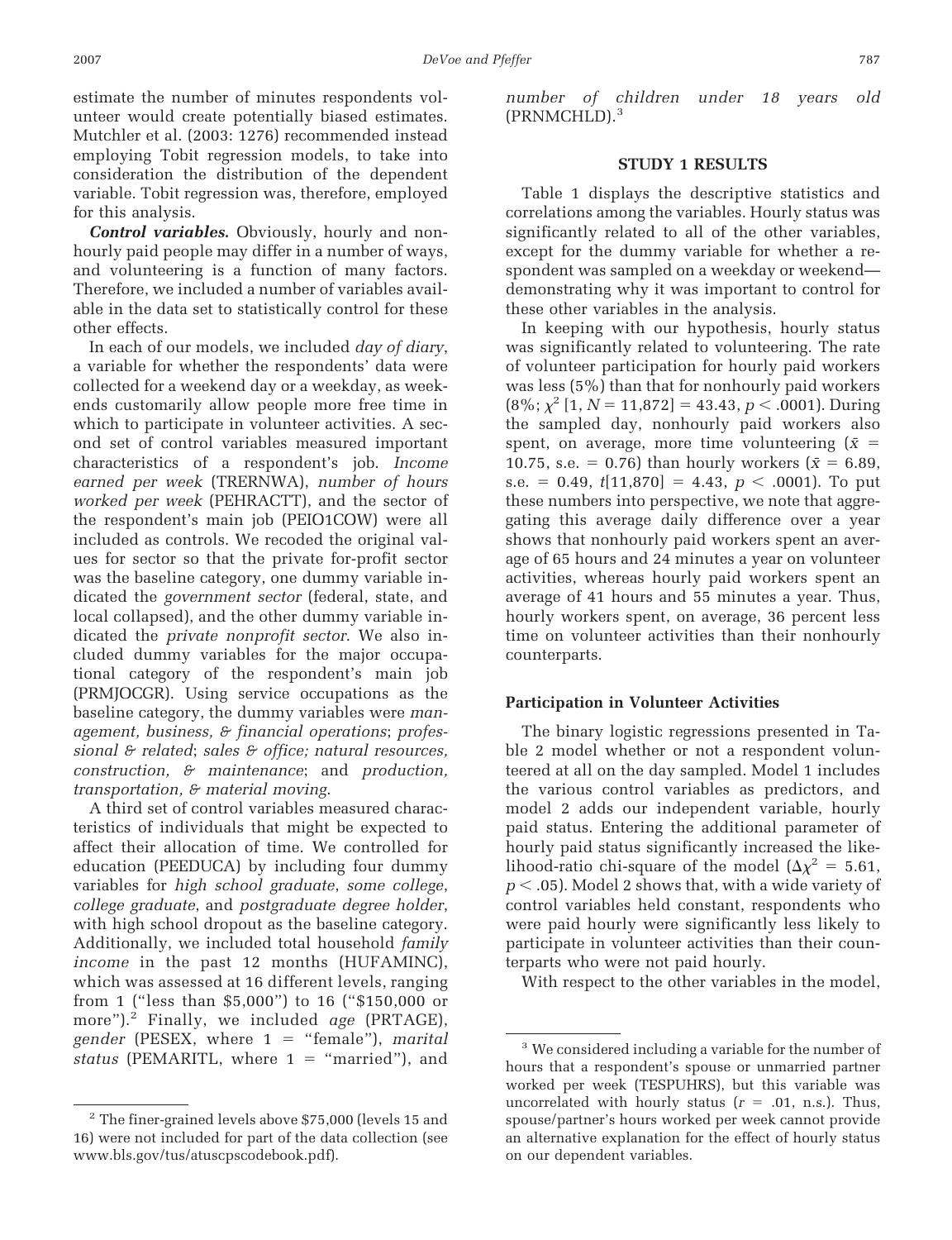| $.09**$<br>$.36**$<br>$.05**$<br>$.06**$<br>$* * 10.$<br>$.22**$<br>$.12**$<br>$-.03**$<br>$-0.01$<br>$.03**$<br>$.20**$<br>$.10**$<br>$-.25**$<br>$.02*$<br>$-0.01$<br>14<br>$-.18**$<br>$-.03**$<br>$-.33**$<br>$-.05**$<br>$-.03**$<br>$.03**$<br>$-.06**$<br>$-.41**$<br>$-.22**$<br>$-.19**$<br>$.06**$<br>$-.30**$<br>$.02*$<br>00<br>$\overline{0}$<br>12<br>$-.14**$<br>$-.13**$<br>$-.12**$<br>$-.20**$<br>$.17**$<br>$-0.01$<br>$\overline{0}$ .<br>$-0.1$<br>00<br>$\mathbf{1}$<br>$-.11**$<br>$-.10**$<br>$-.05**$<br>$-.28**$<br>$.05**$<br>$.11**$<br>$-.03**$<br>$.04**$<br>$-.11**$<br>00<br>$\overline{10}$<br>$-.04**$<br>$-.15**$<br>$-.04**$<br>$.20**$<br>$-.22**$<br>$.12**$<br>$-.05**$<br>$-.18**$<br>$.08**$<br>$-.03**$<br>$-0.01$<br>G<br>$.18**$<br>$.05**$<br>$-.17**$<br>$-.21**$<br>$.20**$<br>$.34**$<br>$.09**$<br>$.07**$<br>$-.10**$<br>$-.24**$<br>$-0.33**$<br>$-.02*$<br>$\infty$<br>$-.13**$<br>$-.16**$<br>$-.04**$<br>$-.25**$<br>$-.12**$<br>$.15**$<br>$.11**$<br>$.21**$<br>$.06**$<br>$-.03**$<br>$-.24**$<br>$* * 0.$<br>$-0.01$<br>Z<br>$-.07**$<br>$-.09**$<br>$.15**$<br>$-.07**$<br>$.05**$<br>$.10**$<br>$-.06**$<br>$.10**$<br>$.07**$<br>$.03**$<br>$-.02*$<br>$-.02*$<br>00<br>$\overline{0}$<br>ه<br>$-.08**$<br>$-.07**$<br>$-.12**$<br>$.23**$<br>$-0.09**$<br>$.04**$<br>$^{**}$ 0.<br>$.10**$<br>$.09**$<br>$-.05**$<br>$.04**$<br>$.03**$<br>$-.14**$<br>$.17**$<br>$-.02*$<br>ю<br>ı<br>$3**$<br>$4**$<br>$.06**$<br>$-.08**$<br>$.04**$<br>$3 * *$<br>$7 * *$<br>$6**$<br>$.05**$<br>$0^*$<br>$-.23**$<br>$0.00*$<br>$^{*}$<br>$-.02^{+}$<br>ĕ<br>è<br>$-0.5$<br>ë<br>$\tilde{H}$<br>¤<br>⊃<br>¤;<br>⊃<br>Ē<br>Ė<br>$.03**$<br>$.18**$<br>$-.14**$<br>$-0.00$<br>$-.19**$<br>$-.09**$<br>$.46**$<br>$.15**$<br>$.25**$<br>$.19**$<br>$.39**$<br>$.32**$<br>$.18**$<br>$.35**$<br>$.02*$<br>$-.02^{+}$<br>00<br>ಣ<br>$-.02*$<br>00<br>00<br>00<br>00<br>00<br>00<br>00<br>00<br>$\overline{0}$<br>$\overline{0}$<br>$\overline{0}$<br>$\overline{0}$<br>.01<br>$\overline{0}$<br>$\Xi$<br>$\overline{0}$<br>$\overline{0}$<br>$\mathbf{N}$<br>$\overline{\phantom{a}}$<br>I<br>$-.21**$<br>$-.13**$<br>$.08^{**}$<br>$-.29**$<br>$-.29**$<br>$-.41**$<br>$-.11**$<br>$-.03**$<br>$-.28**$<br>$.08**$<br>$.11**$<br>$.19**$<br>$.09**$<br>$-.18**$<br>$-.15**$<br>$.22**$<br>$.18**$<br>$.02*$<br>00<br>⊣<br>$\mathbf{I}$<br>0.50<br>570.00<br>0.39<br>0.36<br>0.86<br>0.46<br>3.29<br>12.82<br>0.50<br>12.69<br>0.43<br>0.28<br>0.33<br>0.44<br>0.39<br>0.32<br>0.50<br>1.13<br>0.50<br>0.27<br>s.d.<br>734.29<br>0.18<br>0.15<br>0.48<br>0.25<br>0.08<br>0.13<br>0.19<br>10.84<br>41.00<br>0.53<br>0.57<br>0.51<br>39.17<br>0.08<br>0.27<br>0.12<br>0.56<br>0.97<br>0.31<br>Mean<br>Number of hours<br>worked per week<br>Private nonprofit<br>transportation, &<br>material moving<br>ళ<br>children under<br>Family income<br>3. Income earned<br>degree holders<br>College degree<br>Professional &<br>Marital status<br>Sales & office<br>Hourly status<br>Some college<br>construction,<br>Postgraduate<br>maintenance<br>Management<br>Government<br>2. Day of diary<br>High school<br>Variables<br>Production,<br>business, &<br>Number of<br>operations<br>resources,<br>per week<br>graduate<br>financial<br>Gender<br>Natural<br>related<br>sector<br>sector<br>Age<br>$\div$<br>4.<br>Ġ |                                                          |                       |
|-----------------------------------------------------------------------------------------------------------------------------------------------------------------------------------------------------------------------------------------------------------------------------------------------------------------------------------------------------------------------------------------------------------------------------------------------------------------------------------------------------------------------------------------------------------------------------------------------------------------------------------------------------------------------------------------------------------------------------------------------------------------------------------------------------------------------------------------------------------------------------------------------------------------------------------------------------------------------------------------------------------------------------------------------------------------------------------------------------------------------------------------------------------------------------------------------------------------------------------------------------------------------------------------------------------------------------------------------------------------------------------------------------------------------------------------------------------------------------------------------------------------------------------------------------------------------------------------------------------------------------------------------------------------------------------------------------------------------------------------------------------------------------------------------------------------------------------------------------------------------------------------------------------------------------------------------------------------------------------------------------------------------------------------------------------------------------------------------------------------------------------------------------------------------------------------------------------------------------------------------------------------------------------------------------------------------------------------------------------------------------------------------------------------------------------------------------------------------------------------------------------------------------------------------------------------------------------------------------------------------------------------------------------------------------------------------------------------------------------------------------------------------------------------------------------------------------------------------------------------------------------------------------------------------------------------------------------------------------------------------------------------------------------------------------------------------------------------------------------------------------------------------------------------------------------------------------------------------------------------------------------------------------------------------------------------------------------------------------------------|----------------------------------------------------------|-----------------------|
|                                                                                                                                                                                                                                                                                                                                                                                                                                                                                                                                                                                                                                                                                                                                                                                                                                                                                                                                                                                                                                                                                                                                                                                                                                                                                                                                                                                                                                                                                                                                                                                                                                                                                                                                                                                                                                                                                                                                                                                                                                                                                                                                                                                                                                                                                                                                                                                                                                                                                                                                                                                                                                                                                                                                                                                                                                                                                                                                                                                                                                                                                                                                                                                                                                                                                                                                                                 | 19<br>$\overline{18}$<br>17<br>16<br>15<br>$\mathbf{13}$ | $\overline{21}$<br>20 |
| ъ,<br>Σ,                                                                                                                                                                                                                                                                                                                                                                                                                                                                                                                                                                                                                                                                                                                                                                                                                                                                                                                                                                                                                                                                                                                                                                                                                                                                                                                                                                                                                                                                                                                                                                                                                                                                                                                                                                                                                                                                                                                                                                                                                                                                                                                                                                                                                                                                                                                                                                                                                                                                                                                                                                                                                                                                                                                                                                                                                                                                                                                                                                                                                                                                                                                                                                                                                                                                                                                                                        |                                                          |                       |
|                                                                                                                                                                                                                                                                                                                                                                                                                                                                                                                                                                                                                                                                                                                                                                                                                                                                                                                                                                                                                                                                                                                                                                                                                                                                                                                                                                                                                                                                                                                                                                                                                                                                                                                                                                                                                                                                                                                                                                                                                                                                                                                                                                                                                                                                                                                                                                                                                                                                                                                                                                                                                                                                                                                                                                                                                                                                                                                                                                                                                                                                                                                                                                                                                                                                                                                                                                 |                                                          |                       |
|                                                                                                                                                                                                                                                                                                                                                                                                                                                                                                                                                                                                                                                                                                                                                                                                                                                                                                                                                                                                                                                                                                                                                                                                                                                                                                                                                                                                                                                                                                                                                                                                                                                                                                                                                                                                                                                                                                                                                                                                                                                                                                                                                                                                                                                                                                                                                                                                                                                                                                                                                                                                                                                                                                                                                                                                                                                                                                                                                                                                                                                                                                                                                                                                                                                                                                                                                                 |                                                          |                       |
|                                                                                                                                                                                                                                                                                                                                                                                                                                                                                                                                                                                                                                                                                                                                                                                                                                                                                                                                                                                                                                                                                                                                                                                                                                                                                                                                                                                                                                                                                                                                                                                                                                                                                                                                                                                                                                                                                                                                                                                                                                                                                                                                                                                                                                                                                                                                                                                                                                                                                                                                                                                                                                                                                                                                                                                                                                                                                                                                                                                                                                                                                                                                                                                                                                                                                                                                                                 |                                                          |                       |
| $\dot{\circ}$<br>c,                                                                                                                                                                                                                                                                                                                                                                                                                                                                                                                                                                                                                                                                                                                                                                                                                                                                                                                                                                                                                                                                                                                                                                                                                                                                                                                                                                                                                                                                                                                                                                                                                                                                                                                                                                                                                                                                                                                                                                                                                                                                                                                                                                                                                                                                                                                                                                                                                                                                                                                                                                                                                                                                                                                                                                                                                                                                                                                                                                                                                                                                                                                                                                                                                                                                                                                                             |                                                          |                       |
|                                                                                                                                                                                                                                                                                                                                                                                                                                                                                                                                                                                                                                                                                                                                                                                                                                                                                                                                                                                                                                                                                                                                                                                                                                                                                                                                                                                                                                                                                                                                                                                                                                                                                                                                                                                                                                                                                                                                                                                                                                                                                                                                                                                                                                                                                                                                                                                                                                                                                                                                                                                                                                                                                                                                                                                                                                                                                                                                                                                                                                                                                                                                                                                                                                                                                                                                                                 |                                                          |                       |
| $17.$<br>$10.$<br>16.<br>12.<br>15.<br>11.<br>13.<br>14.                                                                                                                                                                                                                                                                                                                                                                                                                                                                                                                                                                                                                                                                                                                                                                                                                                                                                                                                                                                                                                                                                                                                                                                                                                                                                                                                                                                                                                                                                                                                                                                                                                                                                                                                                                                                                                                                                                                                                                                                                                                                                                                                                                                                                                                                                                                                                                                                                                                                                                                                                                                                                                                                                                                                                                                                                                                                                                                                                                                                                                                                                                                                                                                                                                                                                                        |                                                          |                       |
|                                                                                                                                                                                                                                                                                                                                                                                                                                                                                                                                                                                                                                                                                                                                                                                                                                                                                                                                                                                                                                                                                                                                                                                                                                                                                                                                                                                                                                                                                                                                                                                                                                                                                                                                                                                                                                                                                                                                                                                                                                                                                                                                                                                                                                                                                                                                                                                                                                                                                                                                                                                                                                                                                                                                                                                                                                                                                                                                                                                                                                                                                                                                                                                                                                                                                                                                                                 |                                                          |                       |
|                                                                                                                                                                                                                                                                                                                                                                                                                                                                                                                                                                                                                                                                                                                                                                                                                                                                                                                                                                                                                                                                                                                                                                                                                                                                                                                                                                                                                                                                                                                                                                                                                                                                                                                                                                                                                                                                                                                                                                                                                                                                                                                                                                                                                                                                                                                                                                                                                                                                                                                                                                                                                                                                                                                                                                                                                                                                                                                                                                                                                                                                                                                                                                                                                                                                                                                                                                 |                                                          |                       |
|                                                                                                                                                                                                                                                                                                                                                                                                                                                                                                                                                                                                                                                                                                                                                                                                                                                                                                                                                                                                                                                                                                                                                                                                                                                                                                                                                                                                                                                                                                                                                                                                                                                                                                                                                                                                                                                                                                                                                                                                                                                                                                                                                                                                                                                                                                                                                                                                                                                                                                                                                                                                                                                                                                                                                                                                                                                                                                                                                                                                                                                                                                                                                                                                                                                                                                                                                                 |                                                          |                       |
|                                                                                                                                                                                                                                                                                                                                                                                                                                                                                                                                                                                                                                                                                                                                                                                                                                                                                                                                                                                                                                                                                                                                                                                                                                                                                                                                                                                                                                                                                                                                                                                                                                                                                                                                                                                                                                                                                                                                                                                                                                                                                                                                                                                                                                                                                                                                                                                                                                                                                                                                                                                                                                                                                                                                                                                                                                                                                                                                                                                                                                                                                                                                                                                                                                                                                                                                                                 |                                                          |                       |
|                                                                                                                                                                                                                                                                                                                                                                                                                                                                                                                                                                                                                                                                                                                                                                                                                                                                                                                                                                                                                                                                                                                                                                                                                                                                                                                                                                                                                                                                                                                                                                                                                                                                                                                                                                                                                                                                                                                                                                                                                                                                                                                                                                                                                                                                                                                                                                                                                                                                                                                                                                                                                                                                                                                                                                                                                                                                                                                                                                                                                                                                                                                                                                                                                                                                                                                                                                 |                                                          |                       |
|                                                                                                                                                                                                                                                                                                                                                                                                                                                                                                                                                                                                                                                                                                                                                                                                                                                                                                                                                                                                                                                                                                                                                                                                                                                                                                                                                                                                                                                                                                                                                                                                                                                                                                                                                                                                                                                                                                                                                                                                                                                                                                                                                                                                                                                                                                                                                                                                                                                                                                                                                                                                                                                                                                                                                                                                                                                                                                                                                                                                                                                                                                                                                                                                                                                                                                                                                                 |                                                          |                       |
|                                                                                                                                                                                                                                                                                                                                                                                                                                                                                                                                                                                                                                                                                                                                                                                                                                                                                                                                                                                                                                                                                                                                                                                                                                                                                                                                                                                                                                                                                                                                                                                                                                                                                                                                                                                                                                                                                                                                                                                                                                                                                                                                                                                                                                                                                                                                                                                                                                                                                                                                                                                                                                                                                                                                                                                                                                                                                                                                                                                                                                                                                                                                                                                                                                                                                                                                                                 |                                                          |                       |
|                                                                                                                                                                                                                                                                                                                                                                                                                                                                                                                                                                                                                                                                                                                                                                                                                                                                                                                                                                                                                                                                                                                                                                                                                                                                                                                                                                                                                                                                                                                                                                                                                                                                                                                                                                                                                                                                                                                                                                                                                                                                                                                                                                                                                                                                                                                                                                                                                                                                                                                                                                                                                                                                                                                                                                                                                                                                                                                                                                                                                                                                                                                                                                                                                                                                                                                                                                 |                                                          |                       |
| 19.<br>20.<br>18.                                                                                                                                                                                                                                                                                                                                                                                                                                                                                                                                                                                                                                                                                                                                                                                                                                                                                                                                                                                                                                                                                                                                                                                                                                                                                                                                                                                                                                                                                                                                                                                                                                                                                                                                                                                                                                                                                                                                                                                                                                                                                                                                                                                                                                                                                                                                                                                                                                                                                                                                                                                                                                                                                                                                                                                                                                                                                                                                                                                                                                                                                                                                                                                                                                                                                                                                               |                                                          |                       |
|                                                                                                                                                                                                                                                                                                                                                                                                                                                                                                                                                                                                                                                                                                                                                                                                                                                                                                                                                                                                                                                                                                                                                                                                                                                                                                                                                                                                                                                                                                                                                                                                                                                                                                                                                                                                                                                                                                                                                                                                                                                                                                                                                                                                                                                                                                                                                                                                                                                                                                                                                                                                                                                                                                                                                                                                                                                                                                                                                                                                                                                                                                                                                                                                                                                                                                                                                                 |                                                          |                       |
|                                                                                                                                                                                                                                                                                                                                                                                                                                                                                                                                                                                                                                                                                                                                                                                                                                                                                                                                                                                                                                                                                                                                                                                                                                                                                                                                                                                                                                                                                                                                                                                                                                                                                                                                                                                                                                                                                                                                                                                                                                                                                                                                                                                                                                                                                                                                                                                                                                                                                                                                                                                                                                                                                                                                                                                                                                                                                                                                                                                                                                                                                                                                                                                                                                                                                                                                                                 | $\overline{0}$                                           |                       |
|                                                                                                                                                                                                                                                                                                                                                                                                                                                                                                                                                                                                                                                                                                                                                                                                                                                                                                                                                                                                                                                                                                                                                                                                                                                                                                                                                                                                                                                                                                                                                                                                                                                                                                                                                                                                                                                                                                                                                                                                                                                                                                                                                                                                                                                                                                                                                                                                                                                                                                                                                                                                                                                                                                                                                                                                                                                                                                                                                                                                                                                                                                                                                                                                                                                                                                                                                                 | $-.11**$<br>$.20**$                                      |                       |
| 18 years old                                                                                                                                                                                                                                                                                                                                                                                                                                                                                                                                                                                                                                                                                                                                                                                                                                                                                                                                                                                                                                                                                                                                                                                                                                                                                                                                                                                                                                                                                                                                                                                                                                                                                                                                                                                                                                                                                                                                                                                                                                                                                                                                                                                                                                                                                                                                                                                                                                                                                                                                                                                                                                                                                                                                                                                                                                                                                                                                                                                                                                                                                                                                                                                                                                                                                                                                                    | $.24**$<br>$-.02^{+}$<br>$-.29**$                        |                       |
| $.06**$<br>$**10$<br>$.04**$<br>$\overline{0}$<br>$-.07**$<br>$-.04**$<br>$-.03**$<br>$-0.01$<br>$.06**$<br>$.04**$<br>$.04**$<br>$.04**$<br>ö<br>İ<br>$.04**$<br>$.03**$<br>$-.06**$<br>0.24<br>0.06<br>participation<br>Volunteer<br>21.                                                                                                                                                                                                                                                                                                                                                                                                                                                                                                                                                                                                                                                                                                                                                                                                                                                                                                                                                                                                                                                                                                                                                                                                                                                                                                                                                                                                                                                                                                                                                                                                                                                                                                                                                                                                                                                                                                                                                                                                                                                                                                                                                                                                                                                                                                                                                                                                                                                                                                                                                                                                                                                                                                                                                                                                                                                                                                                                                                                                                                                                                                                      | $.08**$<br>$.03**$<br>$.05**$                            | $.07**$               |
| $.04**$<br>$.04**$<br>$.03**$<br>00<br>$-.04**$<br>$-.03**$<br>$-.02^{+}$<br>$-0.01$<br>$.04**$<br>$.02*$<br>$.02*$<br>$.04**$<br>$\overline{c}$<br>$-10i$<br>$.02*$<br>$.04**$<br>$-.04**$<br>47.08<br>8.54<br>minutes spent<br>volunteering<br>Number of<br>22.                                                                                                                                                                                                                                                                                                                                                                                                                                                                                                                                                                                                                                                                                                                                                                                                                                                                                                                                                                                                                                                                                                                                                                                                                                                                                                                                                                                                                                                                                                                                                                                                                                                                                                                                                                                                                                                                                                                                                                                                                                                                                                                                                                                                                                                                                                                                                                                                                                                                                                                                                                                                                                                                                                                                                                                                                                                                                                                                                                                                                                                                                               | $.05**$<br>$\overline{0}$ .<br>$.04**$                   | $.70**$<br>$.04**$    |
| <sup>a</sup> Raw correlations among hourly and nonhourly respondents are reported. For gender, 1 equalled "female"; for marital status, 1 equalled "married                                                                                                                                                                                                                                                                                                                                                                                                                                                                                                                                                                                                                                                                                                                                                                                                                                                                                                                                                                                                                                                                                                                                                                                                                                                                                                                                                                                                                                                                                                                                                                                                                                                                                                                                                                                                                                                                                                                                                                                                                                                                                                                                                                                                                                                                                                                                                                                                                                                                                                                                                                                                                                                                                                                                                                                                                                                                                                                                                                                                                                                                                                                                                                                                     | ÷                                                        |                       |

TABLE 1<br>Descriptive Statistics and Correlations, Study 1<sup>ª</sup> **Descriptive Statistics and Correlations, Study 1a TABLE 1**

> † *p* - .10  $p \leq$ .05

 $p \leq$ .01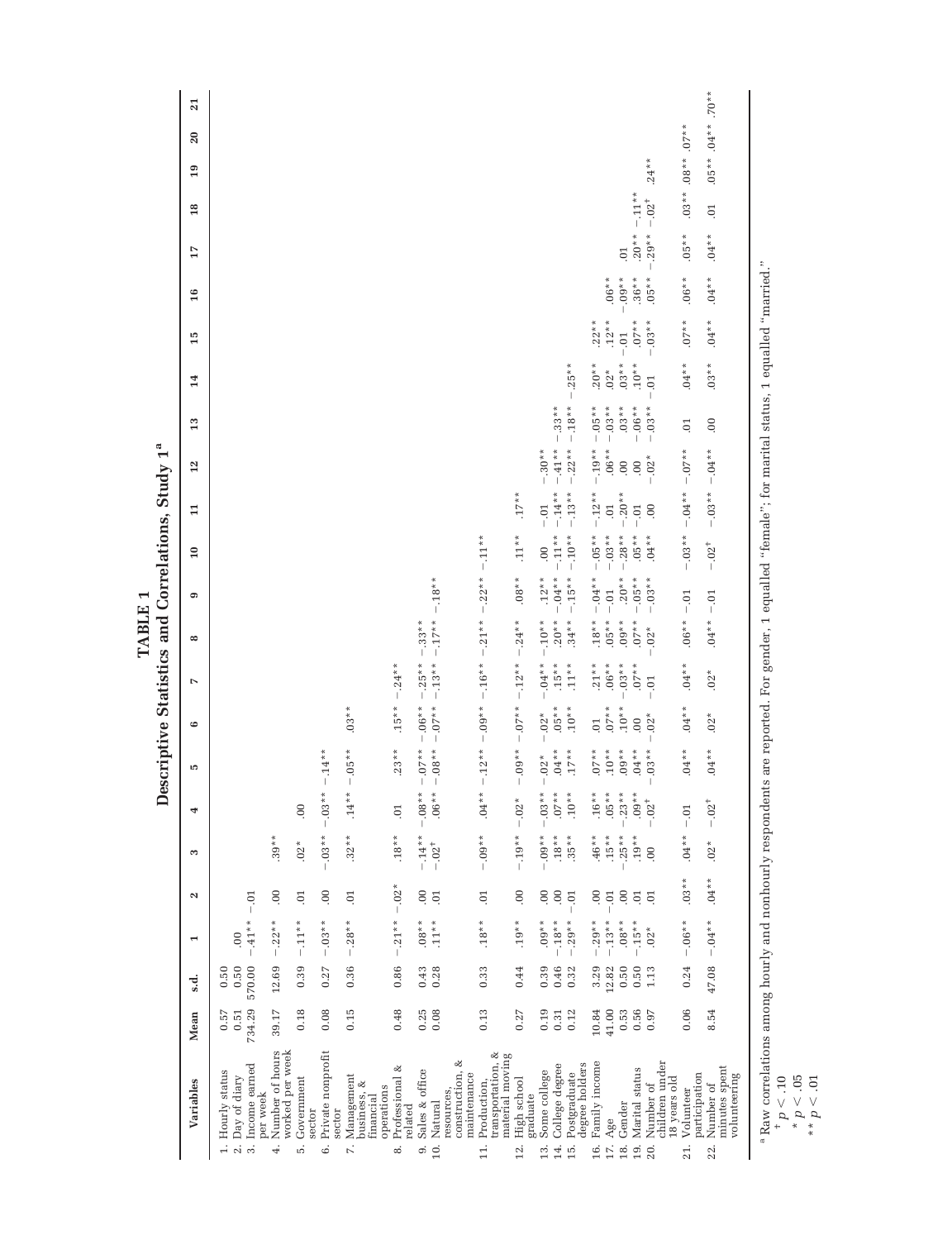| <b>Predictors</b>                                    | Model 1           | Model 2           |  |  |  |
|------------------------------------------------------|-------------------|-------------------|--|--|--|
| Hourly status                                        |                   | $-.24*$<br>(.10)  |  |  |  |
| Day of diary                                         | $.17*$<br>(.09)   | (.09)<br>$.17*$   |  |  |  |
| Income earned per<br>week                            | (.00)<br>$-.00$   | (.00)<br>$-.00$   |  |  |  |
| Number of hours<br>worked per week                   | $-.01^+$<br>(.00) | $-.01^+$<br>(.00) |  |  |  |
| Government sector                                    | $.20+$<br>(.11)   | (.11)<br>.18      |  |  |  |
| Private nonprofit<br>sector                          | $.30*$<br>(.14)   | $.31*$<br>(.14)   |  |  |  |
| Management,<br>business, &<br>financial operations   | $.43*$<br>(.18)   | $.36*$<br>(.18)   |  |  |  |
| Professional & related                               | (.09)<br>.14      | (.09)<br>.12      |  |  |  |
| Sales & office                                       | .19<br>(.17)      | .16<br>(.17)      |  |  |  |
| Natural resources,<br>construction, &<br>maintenance | (.24)<br>.02      | (.24)<br>.05      |  |  |  |
| Production,                                          | $-.26$<br>(.22)   | $-.24$<br>(.22)   |  |  |  |
| transportation, &<br>material moving                 |                   |                   |  |  |  |
| High school graduate                                 | $.14 \quad (.24)$ | $.14 \quad (.23)$ |  |  |  |
| Some college                                         | $.76***$ (.23)    | $.76**$ (.23)     |  |  |  |
| College degree                                       | $.66***$ (.24)    | $.63**$ (.24)     |  |  |  |
| Postgraduate degree                                  | $.79**$ (.26)     | $.74**$ (.26)     |  |  |  |
| Family income                                        | $.02\,$<br>(.02)  | $.02 \quad (.02)$ |  |  |  |
| Age                                                  | $.02**$ $(.00)$   | $.02**$ $(.00)$   |  |  |  |
| Gender                                               | $.25*$ (.10)      | $.27**$ (.10)     |  |  |  |
| Marital status                                       | $.37**$ (.11)     | $.36**$ (.11)     |  |  |  |
| Number of children<br>under 18 years old             | $.30**$ (.04)     | $.29**$ (.04)     |  |  |  |
| Constant                                             | $-5.12**$ (.36)   | $-4.85**$ (.38)   |  |  |  |
| Log-likelihood                                       | $-2,139.12$       | $-2,136.31$       |  |  |  |
| Likelihood-ratio chi-<br>square                      | 243.94**          | 249.55**          |  |  |  |
| Change in likelihood-<br>ratio chi-square            |                   | $5.61*$           |  |  |  |

**TABLE 2 Result of Binary Logistic Regression Analyses Predicting Volunteer Participation**<sup>a</sup>

<sup>a</sup> Standard errors are in parentheses. The number of observations in the model was 9,566.

 $*$  \* *p*  $< .01$ 

statistically significant coefficients included those for day of the week (people were more likely to participate in volunteer activities on a weekend) and education (people with any degree of college education were more likely to participate in volunteer activities). Additionally, working in the private nonprofit sector, being in the managerial occupation category, being older, female, married, and having more children were all associated with a greater likelihood of volunteering. These results for the various control variables are consistent with findings from other studies of volunteering, providing some additional confidence in our models and data. For instance, Menchik and Weisbrod (1987), using survey data from a different national sample, also observed a positive effect of being female, older, married, and having more children on volunteering. Wilson and Musick (1998) reported that a higher level of education, greater age, and female gender were all positively related to volunteering.

### **Amount of Time Spent Volunteering**

An examination of the amount of time spent on volunteer activities shows a generally similar pattern of results. The Tobit regressions presented in Table 3 model the amount of time spent volunteering during the day sampled. Again, model 1 includes the various control variables as predictors, and model 2 adds the independent variable of hourly paid status. Entering the additional parameter of hourly paid status significantly increased the likelihood-ratio chi-square of the model  $(\Delta \chi^2 =$ 6.06,  $p <$  .05). Model 2 in Table 3 shows that, with a wide variety of control variables held constant, hourly paid employees spent significantly less time on volunteer activities than did their nonhourly paid counterparts.

The other variables in the model showed people spent more time on volunteer activities on the weekend and spent less time volunteering the more hours per week they worked. People in the government and private nonprofit sectors spent more time on volunteer activities than people in private forprofit jobs. As in the results for volunteer participation, people with any degree of college education spent more time on volunteer activities, and being older, female, married, and having more children were all positively associated with spending more time on volunteer activities.

### **Other Decisions about Spending Time**

We have argued that hourly payment creates an economic frame that will primarily affect decisions about work and work-related activities. Such activities include volunteering, which has been defined (Tilly & Tilly, 1994) as working without pay. We recognize that no effect might emerge for many reasons and that one should be cautious in interpreting null results. Nonetheless, we wanted to see to what extent our argument about economic priming affecting only or primarily work-related activities held and, therefore, whether or not hourly payment affected decisions about other time use categories coded by ATUS. Because the other activities did not have the statistical distribution issues

 $p < .10$ 

 $*$   $p < .05$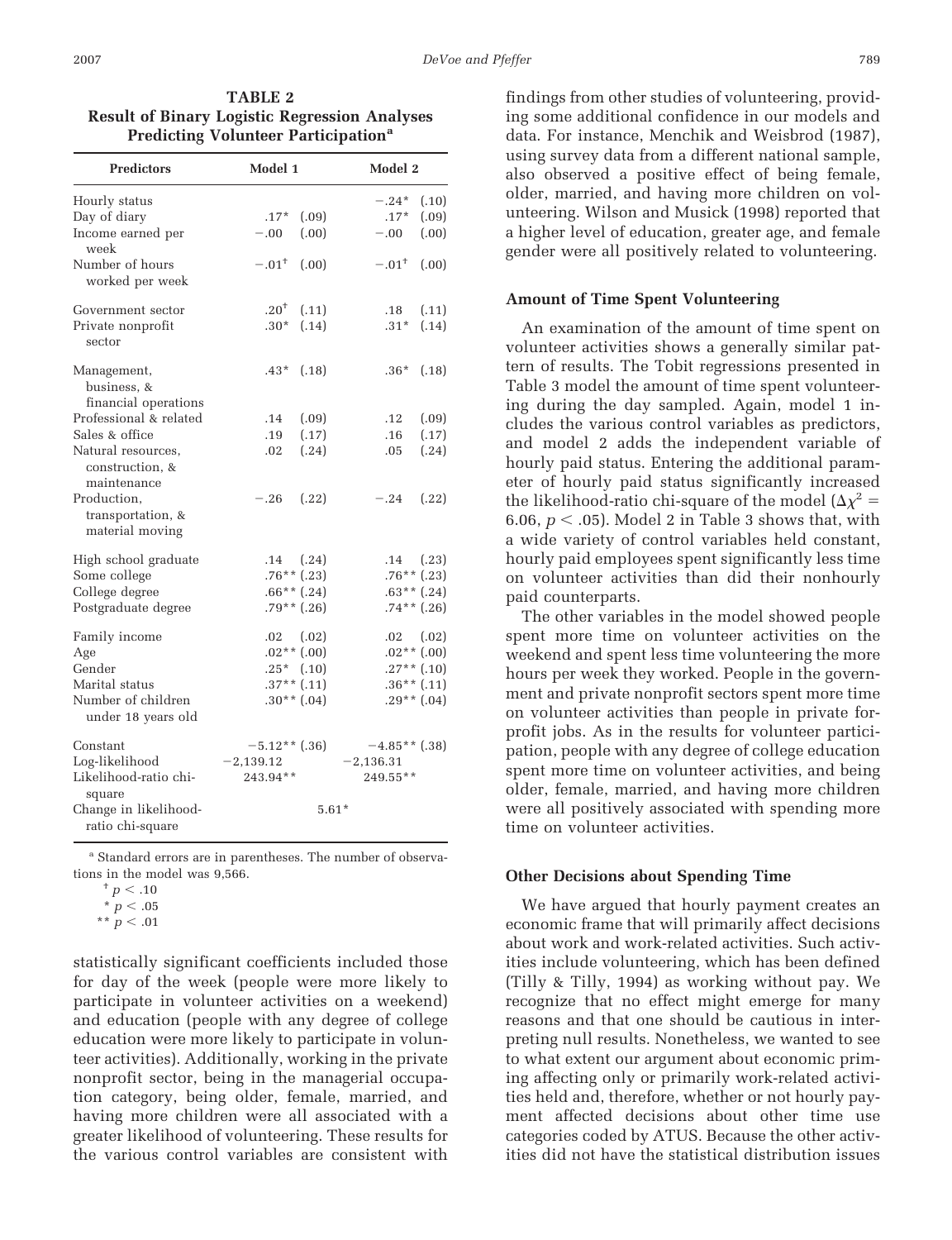| <b>Predictors</b>                              | Model 1             | Model 2                |
|------------------------------------------------|---------------------|------------------------|
| Hourly status                                  |                     | (15.34)<br>$-37.65*$   |
| Day of diary                                   | $37.21**$ (12.99)   | $36.68**$ (12.99)      |
| Income earned per week                         | $-0.00$<br>(0.00)   | 0.00<br>(0.00)         |
| Number of hours worked per week                | (0.57)<br>$-1.13*$  | $-1.26*$<br>(0.57)     |
| Government sector                              | $39.74*$ (16.87)    | (16.88)<br>37.80*      |
| Private nonprofit sector                       | $49.28*$<br>(22.53) | 49.47*<br>(22.54)      |
| Management, business & financial operations    | (27.02)<br>$57.88*$ | $46.32^{+}$<br>(27.37) |
| Professional & related                         | (12.81)<br>18.06    | (12.89)<br>14.36       |
| Sales & office                                 | 24.58<br>(24.33)    | (24.39)<br>19.87       |
| Natural resources, construction, & maintenance | (33.28)<br>4.70     | 7.82<br>(33.26)        |
| Production, transportation, & material moving  | (31.17)<br>$-41.46$ | (31.13)<br>$-38.43$    |
| High school graduate                           | 25.28<br>(31.94)    | 26.53<br>(31.92)       |
| Some college                                   | $105.69**$ (32.48)  | $106.10**$ (32.48)     |
| College degree                                 | $93.04**$ (32.72)   | 88.89** (32.76)        |
| Postgraduate degree holders                    | $109.24**$ (37.59)  | $100.77**$ (37.72)     |
| Family income                                  | (2.77)<br>3.99      | (2.76)<br>3.69         |
| Age                                            | $2.76**$<br>(0.62)  | $2.71**$<br>(0.62)     |
| Gender                                         | $27.79*$ (15.07)    | $30.51*$ (15.11)       |
| Marital status                                 | $49.19**$ (15.95)   | $47.66**$ (15.95)      |
| Number of children under 18 years old          | $41.31**$ (6.15)    | $41.47**$ $(6.14)$     |
| Constant                                       | $-825.24**$ (58.69) | $-783.91**$ (60.23)    |
| Log-likelihood                                 | $-5,753.11$         | $-5,750.08$            |
| Likelihood-ratio chi-square                    | 226.91**            | 232.97**               |
| Change in likelihood-ratio chi-square          | $6.06*$             |                        |

**TABLE 3 Results of Tobit Regression Analyses Predicting Minutes Spent Volunteeringa**

<sup>a</sup> Standard errors are in parentheses. The number of observations in the model was 9,566.

 $*$  \* *p*  $< .01$ 

that volunteering presented, we ran OLS regressions on other major time use categories, using the same set of control variables. Table 4 reports the unstandardized coefficient and standard error for the hourly pay variable from each of those separate regressions.

As can be seen, it is *only* for the time use category of volunteering that being paid by the hour seems to affect people's decisions about how much time to spend on a category of activity. $4$  Thus, as we suspected, the economic frame created by being paid by the hour affects decisions about work and work-like activities, but has, at least in these data, no systematic effect on other decisions about spending time.

### **STUDY 1 DISCUSSION**

Prior research on social participation and volunteering has not examined the effect of how people are paid on whether or not they volunteer or how much time they spend in volunteer activities. We found that including the variable of hourly paid status significantly increased the fit of a model predicting both participation in and duration of volunteering, going above and beyond the contribution of a wide set of control variables. More importantly for our argument, the results from this nationally representative survey showed that people paid by the hour were both less likely to participate in volunteer activities on a given day and spent less time overall on volunteer activities, with a wide variety of other variables controlled. And hourly pay affected only decisions to volunteer, not other decisions about time allocation. Thus, the results show that how people are paid does affect their decisions about time use, consistently with the idea that making the economic value of time

 $^{\texttt{+}}$   $p < .10$ 

 $*$   $p < .05$ 

<sup>&</sup>lt;sup>4</sup> Note that the first-tier activity coding category 17 ("volunteer activities") used by ATUS did not include the time coded as travel related to volunteer activities, which we included in our measure of volunteering.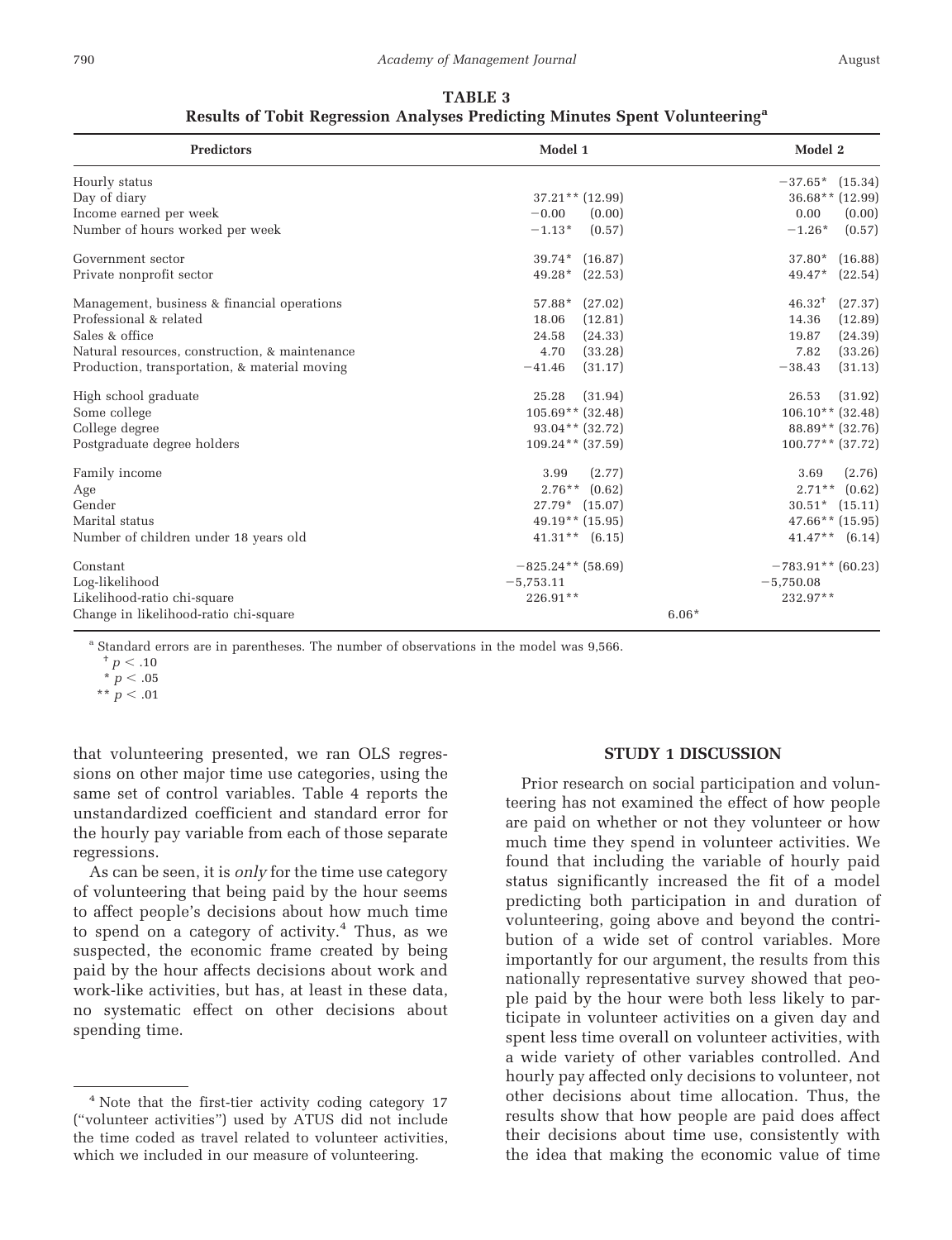**TABLE 4 Results of OLS Regression Analyses for the Effect of Hourly Payment on Time Spent on Different Activities<sup>a</sup>** 

| First-Tier ATUS Activities <sup>b</sup> | h                                                                                                                                                                                                                                                                                                                                                                                                                                                                                                                                                                     | s.e.                                     |
|-----------------------------------------|-----------------------------------------------------------------------------------------------------------------------------------------------------------------------------------------------------------------------------------------------------------------------------------------------------------------------------------------------------------------------------------------------------------------------------------------------------------------------------------------------------------------------------------------------------------------------|------------------------------------------|
|                                         | $-1.68$                                                                                                                                                                                                                                                                                                                                                                                                                                                                                                                                                               | 3.06                                     |
|                                         | $-1.20$                                                                                                                                                                                                                                                                                                                                                                                                                                                                                                                                                               | 3.06                                     |
| members                                 | $-0.81$                                                                                                                                                                                                                                                                                                                                                                                                                                                                                                                                                               | 1.70                                     |
| members                                 | 1.73                                                                                                                                                                                                                                                                                                                                                                                                                                                                                                                                                                  | 1.20                                     |
|                                         | 2.26                                                                                                                                                                                                                                                                                                                                                                                                                                                                                                                                                                  | 5.16                                     |
|                                         | 2.10                                                                                                                                                                                                                                                                                                                                                                                                                                                                                                                                                                  | 1.28                                     |
|                                         |                                                                                                                                                                                                                                                                                                                                                                                                                                                                                                                                                                       | 1.36                                     |
|                                         |                                                                                                                                                                                                                                                                                                                                                                                                                                                                                                                                                                       | 0.59                                     |
|                                         | $-0.44$                                                                                                                                                                                                                                                                                                                                                                                                                                                                                                                                                               | 0.29                                     |
|                                         | $-0.15$                                                                                                                                                                                                                                                                                                                                                                                                                                                                                                                                                               | 0.13                                     |
|                                         | $-1.07$                                                                                                                                                                                                                                                                                                                                                                                                                                                                                                                                                               | 1.25                                     |
|                                         | 3.64                                                                                                                                                                                                                                                                                                                                                                                                                                                                                                                                                                  | 4.02                                     |
|                                         |                                                                                                                                                                                                                                                                                                                                                                                                                                                                                                                                                                       | 1.53                                     |
|                                         |                                                                                                                                                                                                                                                                                                                                                                                                                                                                                                                                                                       | 1.00                                     |
|                                         | $-2.30*$                                                                                                                                                                                                                                                                                                                                                                                                                                                                                                                                                              | 1.07                                     |
|                                         | 0.24                                                                                                                                                                                                                                                                                                                                                                                                                                                                                                                                                                  | 0.23                                     |
|                                         | 0.68                                                                                                                                                                                                                                                                                                                                                                                                                                                                                                                                                                  | 1.95                                     |
|                                         | 1. Personal care<br>2. Household activities<br>3. Caring for and helping household<br>4. Caring for and helping nonhousehold<br>5. Working and work-related activities<br>6. Education<br>7. Consumer purchases<br>8. Professional and personal care services<br>9. Household services<br>10. Government services and civic<br>obligations<br>11. Eating and drinking<br>12. Socializing, relaxing, and leisure<br>13. Sports, exercise, and recreation<br>14. Religious and spiritual activities<br>15. Volunteer activities<br>16. Telephone calls<br>17. Traveling | $-0.77$<br>$-0.38$<br>$-1.04$<br>$-1.53$ |

<sup>a</sup> Day of diary, weekly earnings, hours worked weekly, sector of main job, occupation of main job, education, total household family income, age, gender, marital status, and number of children under 18 years old were controlled for in each regression. A negative coefficient indicates that people paid by the hour reported spending less time on an activity than their nonhourly paid counterparts.

<sup>b</sup> "ATUS" is the American Time Use Survey.  $*$   $p < .05$ 

salient diminishes people's willingness to engage in uncompensated work (volunteering).

Some might note that, with a relatively large sample, statistical significance is less informative, and effect size may be more informative for interpreting the substantive importance of results. Although effect size, or variance explained, was constrained by the fact that we only had information on a single day for each respondent, the size of the effect of being paid hourly on predicting volunteering on this sampled day was comparable in its impact to whether or not respondents were sampled on a weekend or a weekday, obviously an important factor in determining volunteering behavior.

Although the nationally representative time use data provide external validity to our hypothesis about how organizational practices affect people's decisions about time use outside of work, our analyses have many obvious limitations, even though virtually all of the existing studies of volunteering have used similar types of survey data. For instance, hourly workers earned less per week, and

25 percent of them had a family income below \$25,000 a year. Both of these facts may have constrained hourly workers' ability to volunteer their time in ways that simply statistically controlling for pay may not adequately capture. In short, we do not know if it was easier for salaried workers to volunteer their time. Furthermore, the difference in volunteering between hourly and nonhourly workers may not reflect different psychological ways of thinking about time per se, but real differences in the extent to which time is directly aligned with money. To the extent that any worker has time available to volunteer, hourly workers may have the option to earn more money with that time, whereas their salaried counterparts don't necessarily earn more by working more hours.

And although we were able to hold constant a wide variety of factors, it is possible that people who are not interested in volunteering their time (or are predisposed to evaluate time through an economic frame) self-select into jobs that pay with an hourly wage. Some other unobserved heterogeneity between hourly and nonhourly workers may also explain the present findings but be unrelated to our hypothesis about the effects of hourly payment and uncaptured by our control variables. For instance, it is possible that salaried people build networks through their volunteer activities that are useful in their careers and do so more than people paid hourly because such networks are more important in salaried than in hourly paid jobs. Consequently, the cross-sectional, survey-based nature of Study 1 necessarily limited our ability to speak to the causal role of exposure to hourly payment in decisions about time use.

Therefore, in Study 2, we did an experiment to more directly and precisely assess the effects of the salience of hourly wages on people's choices. Of course, it is impossible to randomly assign people to jobs where they are paid or are not paid by the hour. However, one *can* potentially manipulate the salience of an hourly wage rate by having randomly assigned respondents either calculate (or not calculate) their hourly wage. In Study 2, we experimentally manipulated exposure to the salience of hourly payment by randomly assigning people to calculate their approximate hourly wage and also assessed whether people were being paid by the hour in their current jobs. If the impact of hourly payment on volunteering has its effect by making salient an economic evaluation of time, just having people calculate their approximate hourly wage may be associated with less willingness to volunteer time among people who are not paid by the hour.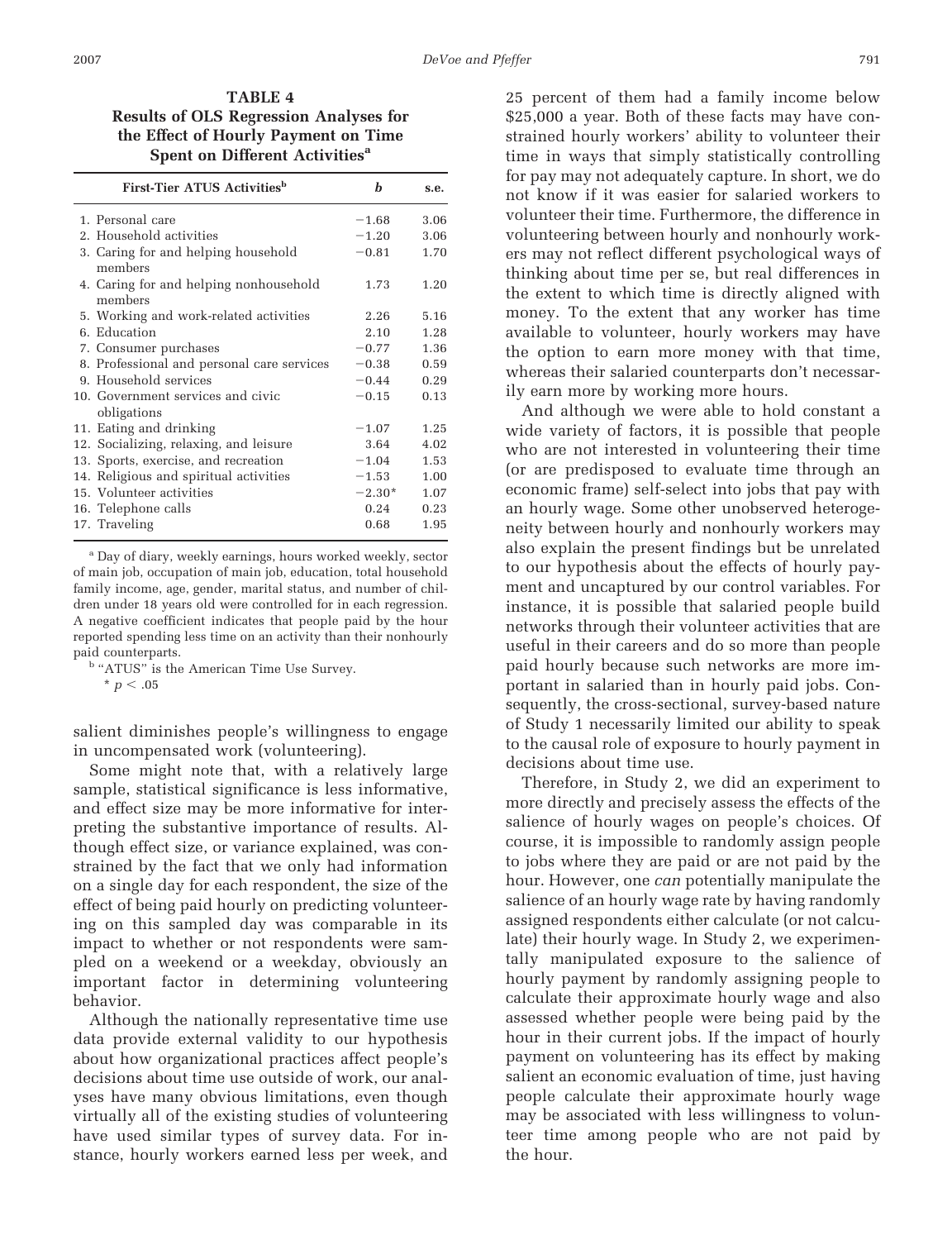### **STUDY 2 METHODS**

In Study 2, we used a convenience sample in which we could experimentally manipulate employed participants' exposure to knowing their hourly wage rate as part of the study as well as measure whether they were currently paid by the hour at their principal jobs. Additionally, we gathered a number of demographic variables to hold constant many of the ways that hourly and nonhourly paid employees might differ.

We predicted that, if hourly payment affects people's willingness to spend their time on volunteer activities by making salient an economic evaluation of time, making the economic value of time salient and explicit by having people calculate their implicit hourly wage rate would diminish their willingness to volunteer their time without financial remuneration. Moreover, if an economic evaluation of time is prevalent among people currently paid by the hour in their jobs, the effect of calculating an implicit hourly wage rate should only influence the decisions of people who are *not* currently paid by the hour and for whom, therefore, an hourly wage rate is not already salient.

#### **Participants and Procedures**

Participants were recruited from a nationwide database maintained at a private West Coast university to respond to questions regarding work and life attitudes. A total of 85 currently employed participants completed the online questionnaire in exchange for a \$5 gift certificate to an online retailer.

After reading a consent form, participants were told that the researchers were conducting a survey on how Americans think about their time and that they would respond to demographic questions about their jobs so that we could make comparisons with national survey estimates. This introduction provided a rationale for asking participants to respond to the detailed questions concerning their earnings and work hours that comprised the experimental manipulation.

*Manipulation.* Participants in both of two experimental conditions responded to three questions about the prior year: how much they had earned before taxes and other deductions, how many hours they had usually worked per week, and how many weeks they had worked. Those assigned to the control condition proceeded directly to the dependent measures, whereas participants in the "*calculate hourly*" condition were presented with two additional questions that asked them to calculate their approximate hourly wage. Participants were told they should feel free to use scratch paper or a

calculator on their computer in responding to these two questions. Participants in the calculate hourly condition were asked to multiply the number of weeks worked in the prior year (their answer to the second question of the survey) by the average number of hours worked per week in the prior year (their answer to the third question). Then participants were asked to take their yearly salary in the prior year (their answer to the first question) and divide it by the total number of hours they worked during the year (the answer calculated for the fourth question of the survey). Participants were told that this number was their "approximate hourly wage (i.e., the amount of money you earn per hour)."

*Hourly paid status.* Toward the end of the survey, participants were asked, "Are you paid at work by your time (i.e., by the hour)?" Participants who responded yes to this question were coded 1, and those who responded no were coded  $-1<sup>5</sup>$ 

*Dependent variable.* Participants responded to five survey questions designed to tap their willingness to volunteer their time without remuneration (i.e., "I am willing to volunteer for an organization I care about without financial compensation for me," "Even for an organization I care about, I am unwilling to work without getting paid," "I'm unlikely to undertake any type of work without being paid," "Volunteering is a worthwhile use of my time even if I do not get paid," and "Without some financial compensation, it is not worth doing volunteer work") on a scale ranging from 1 ("strongly disagree") to 7 ("strongly agree"). Relevant items were reverse-coded so that higher values indicated a greater willingness to do volunteer activities. The constructed scale exhibited good reliability (Cronbach's  $\alpha =$  .84). The scale was designed to measure the decision about time use that, per our hypothesis, hourly payment affects—namely, doing work without getting paid for it.

We presumably could have asked respondents about their actual volunteering behavior instead of about an attitude, their willingness to volunteer. There are two problems with this alternative approach for our study. First of all, to see if calculating their hourly wage changes how respondents think about decisions concerning time allocation,

<sup>5</sup> To make the results for our main independent variables of the manipulation (dichotomous), hourly paid status (dichotomous), and their interaction immediately comparable to results obtained via standard analysis of variance (ANOVA) procedures, we followed Aiken and West's (1991: 129) recommendation of using effect coding instead of dummy coding for these independent variables.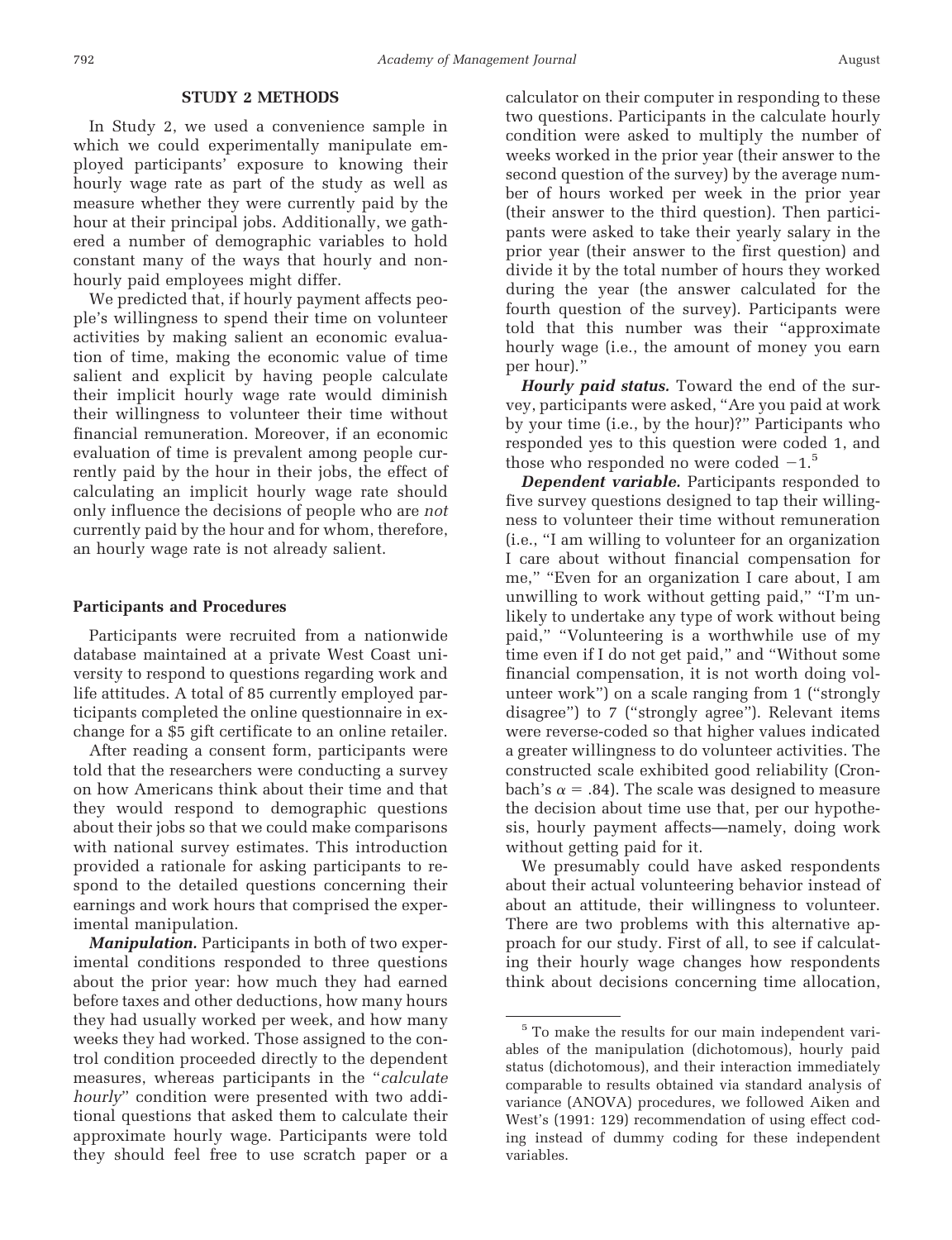one needs to have a measure that *can* change in the context of conducting an online experiment, and that is a measure of a relevant attitude—in this instance, willingness to volunteer. Secondly, as we knew from the ATUS data, volunteering is a rareenough activity that we wanted to gather a measure (willingness to volunteer) that might be more normally distributed across the population.

*Control variables.* We included a set of variables comparable to those used in Study 1 to statistically control for the ways that participants with hourly and nonhourly pay experiences might differ. In our analysis of covariance (ANCOVA) model, we included a set of control variables that captured important characteristics of the respondents' jobs: *income earned per year*, the *number of weeks worked last year*, the *average number of hours worked per week*, and the sector of main job. The responses for sector were coded so that private for-profit was the baseline category; one dummy variable indicated *government sector*; and one dummy variable indicated *private nonprofit sector*. A second set of control variables measured characteristics of individuals that might be expected to affect their willingness to volunteer their time. We controlled for education by including three dummy variables for *some college*, *college graduate*, and *postgraduate degree holder*, with high school degree or less as the baseline category. Additionally, we included *age*, *gender*  $(1 - \text{``female''})$ , *marital status* ( $1 =$  "married"), and the *number of children living at home*.

#### **STUDY 2 RESULTS**

Table 5 reports the means, standard deviations, and correlations among the Study 2 variables. Many of the relationships with hourly paid status are consistent with what we observed in Study 1. The only substantial difference was that hourly paid status in our second sample was positively related to being married, but in Study 1 it was negatively related to marriage. Also, even though participants were randomly assigned to condition, there was a significant tendency for more married people to be in the calculate hourly condition.

The OLS regressions reported in Table 6 model participants' responses to the measure tapping their willingness to volunteer without remuneration.

Model 1 includes the various control variables as predictors, and model 2 adds an effect-coded variable for condition assignment, an effect-coded variable for hourly paid status, and a condition by hourly status interaction term. Adding the theoretically important independent variables to the regression model with the controls significantly in-

| Variables <sup>a</sup>                           | Mean      | s.d.      | $\mathbf{1}$ | $\mathbf{2}$ | 3               | $\overline{4}$ | 5                   | 6        | $\overline{7}$ | 8                | 9              | 10     | 11           | 12          | 13                       | 14      |
|--------------------------------------------------|-----------|-----------|--------------|--------------|-----------------|----------------|---------------------|----------|----------------|------------------|----------------|--------|--------------|-------------|--------------------------|---------|
| 1. Condition                                     | 0.47      | 0.50      |              |              |                 |                |                     |          |                |                  |                |        |              |             |                          |         |
| 2. Hourly status                                 | 0.57      | 0.50      | .00          |              |                 |                |                     |          |                |                  |                |        |              |             |                          |         |
| 3. Income earned<br>per year                     | 40,227.45 | 38,655.29 | $-.10$       | $-.24*$      |                 |                |                     |          |                |                  |                |        |              |             |                          |         |
| 4. Number of<br>weeks worked<br>last year        | 45.02     | 11.97     | .05          | $-.11$       | $.25*$          |                |                     |          |                |                  |                |        |              |             |                          |         |
| 5. Average number<br>of hours worked<br>per week | 35.28     | 12.71     | .03          | $-.25*$      | $.42**$         | $.62**$        |                     |          |                |                  |                |        |              |             |                          |         |
| 6. Government<br>sector                          | 0.12      | 0.32      | .10          | $-.12$       | $-.08$          | .10            | .14                 |          |                |                  |                |        |              |             |                          |         |
| 7. Private<br>nonprofit sector                   | 0.09      | 0.29      | $-.06$       | $-.13$       | .15             | .09            | .03                 | $-.12$   |                |                  |                |        |              |             |                          |         |
| 8. Some college                                  | 0.33      | 0.47      | $-.07$       |              | $.29*** -.32**$ | $-.05$         | $-.21$ <sup>+</sup> | $-.18^+$ | $-.14$         |                  |                |        |              |             |                          |         |
| 9. College degree                                | 0.44      | 0.50      | $-.08$       | $-.18$       | .18             | .08            | $.27*$              | .04      | .12            | $-.63**$         |                |        |              |             |                          |         |
| 10. Postgraduate<br>degree                       | 0.14      | 0.35      | .09          | $-.20†$      | .06             | $-.06$         | $-.10$              | $.27*$   | $-.13$         |                  | $-.29**-.36**$ |        |              |             |                          |         |
| 11. Age                                          | 35.57     | 9.90      | .14          | $-.14$       | .03             | $-.07$         | $-.12$              | .02      | $-.02$         | .07              | $-.13$         | .18    |              |             |                          |         |
| 12. Gender                                       | 0.80      | 0.40      | $-.06$       | .13          | $-.18$          | $-.19^{+}$     | $-.35**$            | .00      | .06            | .11              | $-.03$         | $-.05$ | .11          |             |                          |         |
| 13. Marital status                               | 0.58      | 0.50      | $.28**$      | $-.01$       | .06             | .02            | .00                 | .02      | $-.13$         | .05              | $-.10$         | .01    | $.39** -.01$ |             |                          |         |
| 14. Number of<br>children living<br>at home      | 0.98      | 1.18      | .16          | .11          | $-.11$          | .10            | $-.10$              | $-.13$   | $-.20†$        | .21 <sup>†</sup> | $-.20†$        | $-.06$ | $.25*$       |             | $-.09$ .40 <sup>**</sup> |         |
| 15. Willingness to<br>volunteer                  | 5.15      | 1.41      | $-.15$       | $-.07$       | $.21^{+}$       | .13            | .17                 | .02      | .11            | $-.23*$          | $.22*$         | $-.06$ | .13          | $.09$ $.15$ |                          | $.30**$ |

**TABLE 5 Descriptive Statistics and Correlations, Study 2**

<sup>a</sup> The calculate hourly condition (the experimental condition) was coded 1. For gender, "female" was coded 1; for marital status, "married" was coded 1.

 $^{\texttt{+}}$   $p < .10$ 

 $*$   $p < .05$ 

 $*$  \* *p*  $< .01$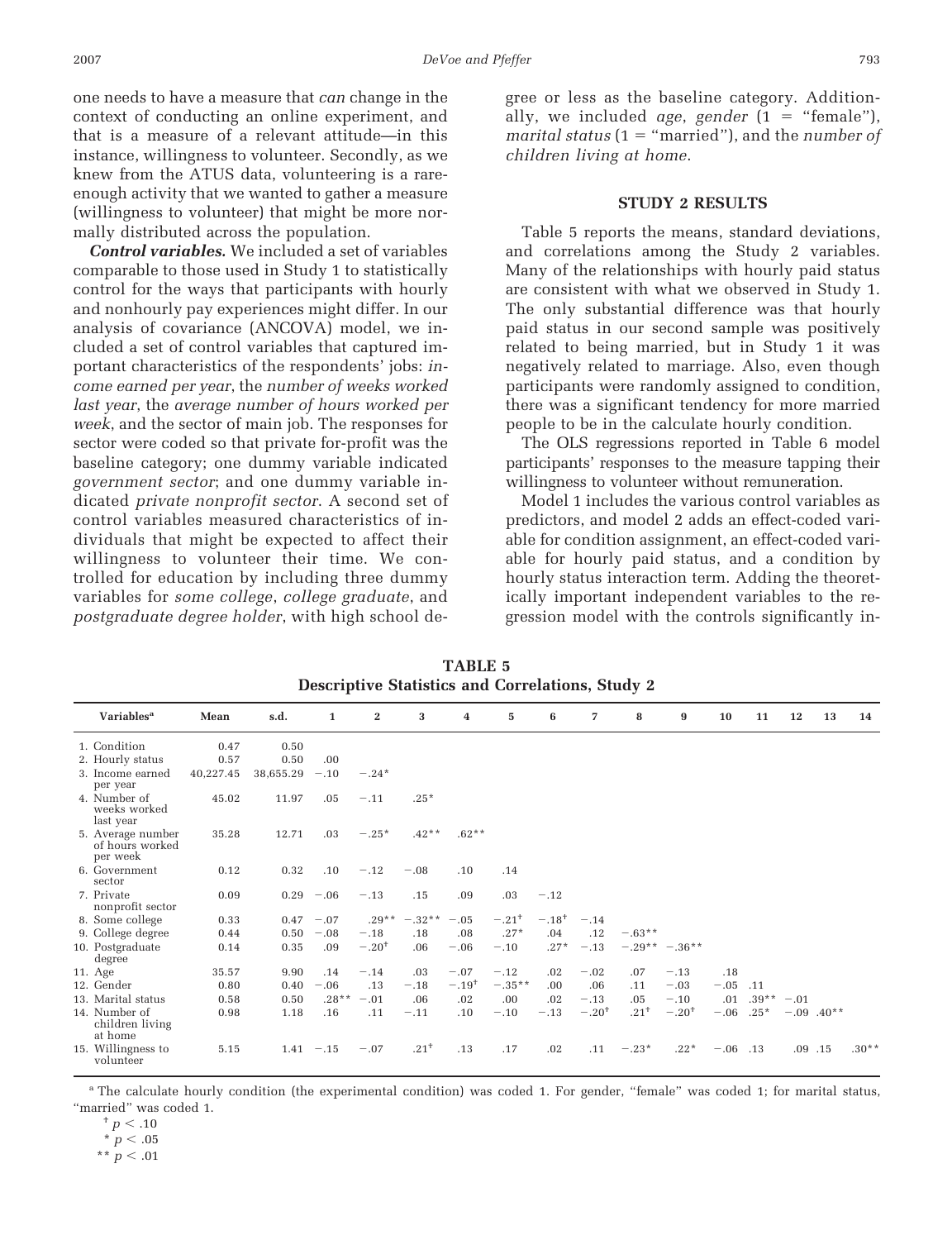**TABLE 6 ANCOVA Results for Study 2a**

| <b>Predictors</b>                 | Model 1  | Model 2   |
|-----------------------------------|----------|-----------|
| Condition <sup>b</sup>            |          | $-.25*$   |
| Hourly status                     |          | .06       |
| Condition $\times$ hourly status  |          | $.25*$    |
| Yearly salary                     | .18      | .13       |
| Weeks worked last year            | $-.12$   | $-.15$    |
| Hours worked weekly               | .12      | .19       |
| Government sector                 | $-.01$   | .03       |
| Private nonprofit sector          | .11      | .08       |
| Some college                      | $-.19$   | $-.30$    |
| College degree                    | .15      | .04       |
| Postgraduate degree               | $-.07$   | $-.08$    |
| Age                               | .02      | .04       |
| Gender                            | $.26*$   | $.29*$    |
| Marital status                    | .05      | .13       |
| Number of children living at home | $.45**$  | $.44**$   |
| $df$ error                        | 61       | 58        |
| F                                 | $2.50**$ | $2.75***$ |
| $R^2$                             | .33      | .42       |
| $\Delta R^2$                      |          | $.09*$    |

<sup>a</sup> Values are beta coefficients from OLS regression analyses. Positive values indicate a greater willingness to volunteer without remuneration.

<sup>b</sup> The calculate hourly (experimental) condition was coded 1.  $*$   $p < .05$ 

 $*$  \* *p*  $< .01$ 

creased the variance explained  $(R^2)$  from .33 to .42  $(F[3, 58] = 2.85, p < .05)$ . The results in model 2 show that participants in the calculate hourly condition were less willing to volunteer their time than participants in the control condition ( $\beta = -.25$ ,  $t[58] = -2.21$ ,  $p = .03$ ). Although hourly workers did not differ from nonhourly workers ( $\beta = .06$ ,  $t[58] = 0.49$ , n.s.), hourly status significantly interacted with the manipulation  $(\beta = .25, t[58] = 2.28,$  $p = .03$ ). Figure 1 presents bar graphs of the adjusted means and standard errors for willingness to volunteer as a function of these two variables.

Follow-up tests showed that calculating one's hourly wage rate had a significant effect among the nonhourly paid respondents  $(\beta = -.51, t[17])$  $-2.23$ ,  $p = .04$ ) but no effect on those paid by the hour  $(\beta = .04, t[29] = .29, n.s.).$  Thus, the diminished willingness to volunteer without remuneration that resulted from calculating one's hourly wage rate only occurred for participants whose hourly wage was not likely already salient owing to their normally being paid by the hour.

### **STUDY 2 DISCUSSION**

When people who were not currently paid by the hour calculated their implicit hourly wage rate, they were less willing to volunteer their time without remuneration. Thus, by making an economic evaluation of time salient through having people calculate their hourly wage rate, we were able to conceptually replicate the findings of Study 1, where respondents' current hourly status was associated with both diminished participation in and time spent on volunteer activities. Calculating an hourly wage only affected participants who were not currently paid by the hour in their main jobs, a result that is consistent with our argument that hourly payment would have already made an economic evaluation of time salient for these participants, so that having them calculate their hourly wage as part of the experiment would not further affect the salience of being paid by the hour or the economic evaluation of their time.

Although the dependent measure we used enabled us to assess respondents' willingness to un-



**FIGURE 1 Willingness to Volunteer by Pay Status and Experimental Condition**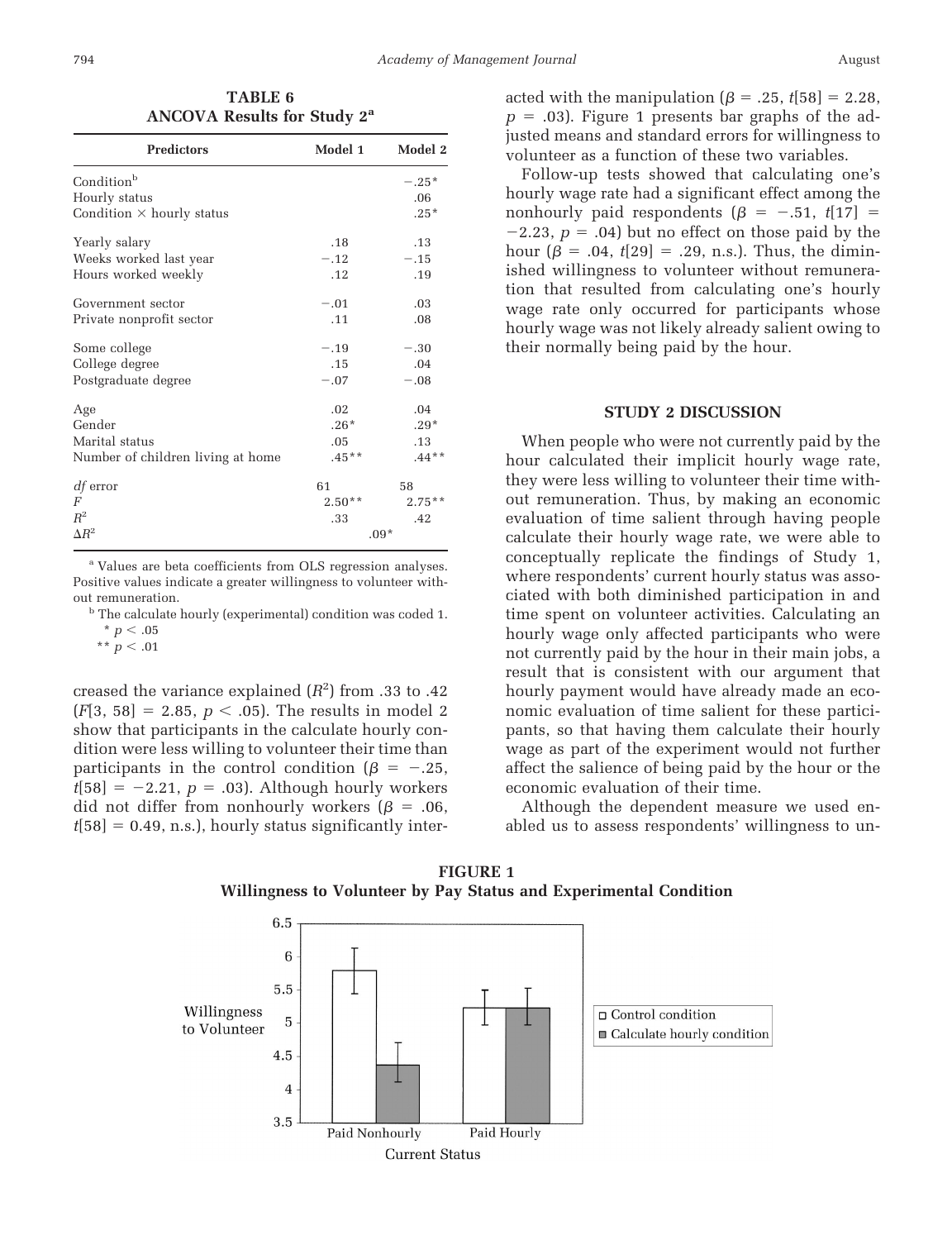dertake work without remuneration after exposure to an experimental manipulation that might plausibly affect these attitudes, this measure also has important limitations. First, it is unclear how well this measure would correlate with the actual amount of time individuals allocate to volunteering or whether or not they engage in any volunteering. Second, questions about willingness to volunteer may engender socially desirable responses. This bias may explain why the mean responses to this measure were high in comparison to the low levels of volunteering observed in Study 1. Nonetheless, a generalized social desirability bias in responses cannot explain why nonhourly participants who calculated their hourly wage rate indicated they were less willing to volunteer without remuneration, but this same manipulation did not affect hourly participants' responses.

The fact that the experimental manipulation of having people calculate their hourly wage affected their willingness to volunteer their time is theoretically important. In spite of all the various ways in which hourly and nonhourly paid workers might differ, we showed that experimentally manipulating the salience of their hourly wage for participants was associated with a diminished willingness to volunteer. In Study 1, we documented the association of hourly paid status with volunteering net of many different factors, and the effect of our manipulation in Study 2 provides even stronger evidence that hourly payment can have a causal influence on people's willingness to volunteer their time.

#### **GENERAL DISCUSSION**

The two studies reported here examined the hypothesis that one way in which experiences at work may affect choices in nonwork domains is by altering both the logic people use to decide how to spend their time and the salience of various factors they consider in decisions about time use. Specifically, we argued that the organizational practice of hourly payment makes an economic evaluation of time salient, which leads people to devalue the worth of noncompensated work such as volunteering. Using both survey and experimental methods, we found that people who make decisions about their time within an economic framing (either because they are paid by the hour and therefore have had the equivalence of time with money made salient, or because they have calculated their hourly wage and doing so has made the time-money association salient) were less willing to undertake volunteer activities that lacked monetary compensation.

#### **Effects of Compensation Practices**

If how people are compensated—not how much they are compensated, but whether or not they are paid by the hour, or their experience with other conditions that make the association between time and money salient—influences decisions about time use in other domains, organizational compensation practices may have important implications that have not been systematically explored or studied. First, if volunteering is influenced by pay practices and how they are framed, then decisions to volunteer or not can influence people's obtaining many of the benefits that participation in volunteer activity can afford, such as greater subjective and objective well-being (Wilson & Musick, 2000). Moreover, it is possible that pay practices affect how people evaluate their decisions about leisure, or time spent not working that might be spent earning money. For instance, in another study (DeVoe & Pfeffer, 2007), we found that hourly payment, by making an economic evaluation of time salient, caused people to be more willing to give up their free time for more money, trading money for leisure. Strong societal and interpersonal obligations in the domain of family activities may determine how people spend their time regardless of a framing whereby they associate time with money, something we observed with the ATUS data. However, the potential for an economic evaluation of time to influence how employees allocate time in other domains besides volunteering, such as the tradeoffs that emerge in work-family conflicts, is an important question for future research.

The finding that an economic evaluation of time that is associated with knowing one's approximate hourly wage rate influences people's decisions about how to spend their time is important in light of the assumption in economic theory that individuals implicitly calculate the economic value of their time when making choices about time use. According to this assumption, opportunity costs are always relevant and salient. Our results suggest, however, that economic theory– based predictions incorporating concepts such as opportunity costs to explain how people make decisions about time use may be more accurate in describing people who are paid by the hour than people who are not.

Of course, other organizational practices also undoubtedly train people to price their time or cause the economic value of time to be salient, and these may have effects similar to those we observed for hourly payment. Perhaps the most theoretically interesting organizational practices for future research to examine would be those that are not directly tied to how much people earn but that do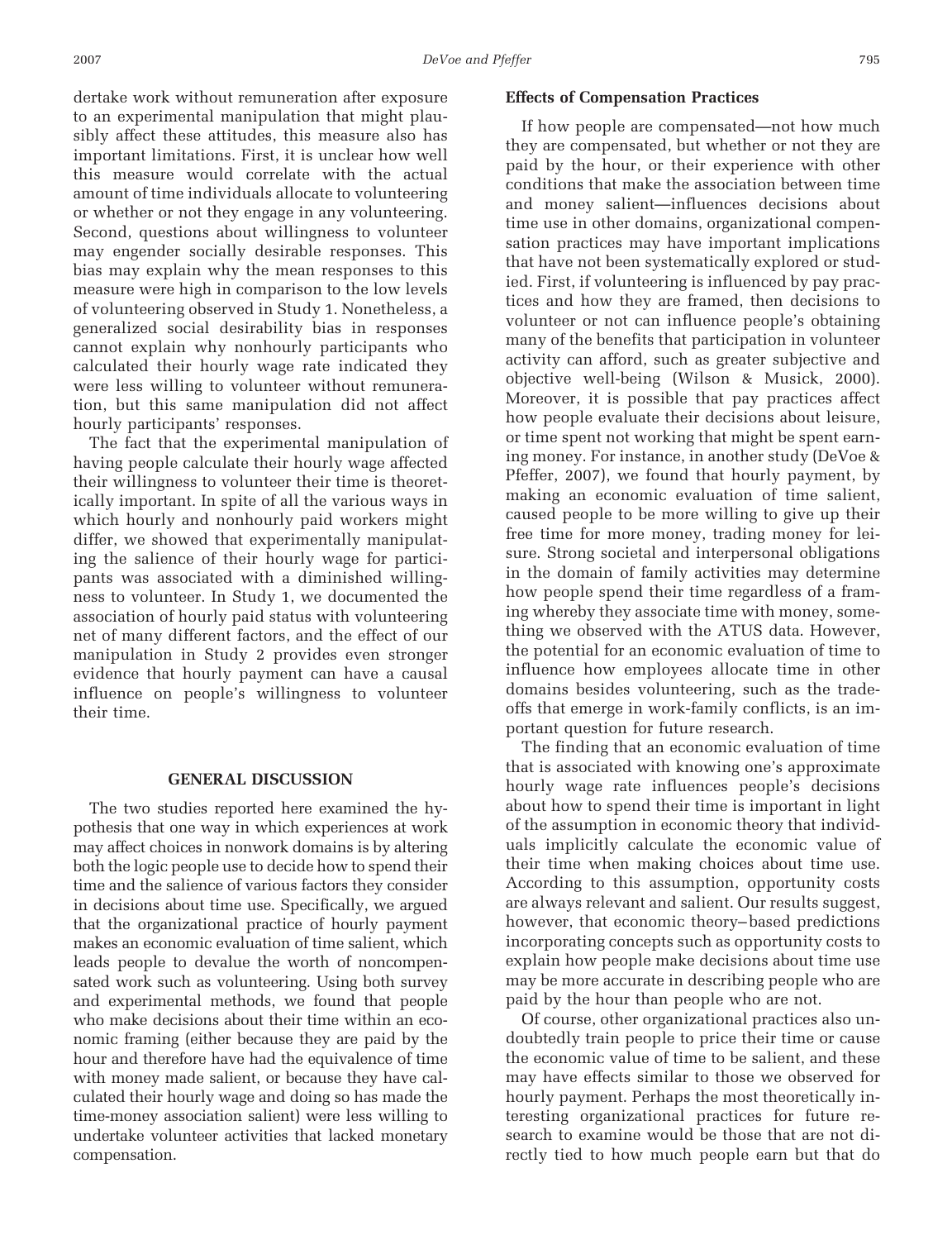make the economic value of time visible and salient. One such practice is providing employees with pay statements that show their hourly wage, even when they are not compensated by the hour, as some widely used human resource computer systems do.

Yet another candidate for further study is billing and/or accounting for time at work, a practice considered by Yakura (2001) and Kaveny (2001). Although we have yet to identify a nationally representative data set with variables related to the practice of billing time, one interesting finding consistent with our argument that billing may have an effect on time use decisions similar to the effect of hourly payment comes from the Missouri Bar Association's survey of its members. These respondents estimated the proportion of revenue they had generated in the prior year that was attributable to billable hours on a scale ranging from 0 to 100 percent (this was a plausible proxy for how often they engaged in billing their time) and also provided information on the extent to which they provided pro bono (uncompensated) legal services. In the Missouri Bar Association data, the frequency of billing and participation in pro bono services displayed a statistically significant, negative correlation. Because the data did not permit controls for job and personal characteristics, we cannot speak with assurance about all of the reasons for this association. Nonetheless, the results are consistent with our arguments about billing as a practice that makes the equivalence of time and money salient and the effects of an economic evaluation of time on a decreased willingness to volunteer time. Furthermore, this empirical finding is echoed in recent critiques decrying the insidious impact the practice of billing time has on lawyers' time use choices (e.g., Curtis & Resnik; Fortney, 2000; Kaveny, 2001).

It is also worth considering how organizational practices such as hourly payment may come to have self-fulfilling effects and empirically studying how such effects unfold. For example, if hourly payment systems lead people to spend less of their time on volunteer activities, empirical observation of such people would show them to be both narrowly self-interested and primarily motivated by extrinsic incentives such as money. Such observations would operate to confirm the underlying logic of an hourly payment system—that people act as if time were money—not because such a decision logic is a priori true but because existing organizational practices have induced such decision logics (Ferraro, Pfeffer, & Sutton, 2005; Schwartz, Schuldenfrei, & Lacey, 1981).

#### **Conclusion**

The vast majority of recent scholarship on time has focused on how little of it people in the United States think or feel they have for their lives outside of work—what Schor (1991) termed the plight of the "overworked American." We believe that this literature could be productively expanded by a deeper consideration of why people feel compelled to spend so much of their time on activities that pay, even when doing so may be inconsistent with their preferences. Although attempts to maximize the efficiency of people's time at work to better conserve time are obviously important (e.g., Perlow, 1997, 1998), we argue that organizational compensation practices play a powerful role in people's evaluation of how to spend their nonwork time and even their psychological perceptions about how much free time they have. For instance, although employees often express a desire for flexibility and less work, Evans and coauthors (2004) observed that time-based payment can decrease the likelihood individuals will actually act on such preferences. It is also possible that by making time/ money trade-offs more salient, some organizational pay practices may cause people to feel more overworked or stressed, even if they objectively are not working more hours, because the opportunity costs of how they spend their time are constantly in their minds.

Our theoretical perspective complements Evans et al. (2004) and others in highlighting that the economic evaluation of time may not only press people to spend more time on paid activities but also lead them to spend less time on work that does not directly compensate them with money (i.e., volunteer activities). If hourly payment and other organizational practices that induce an economic evaluation of how to spend time result in individuals engaging in fewer volunteer activities, organizational management practices may be spilling over into other spheres of life. In thinking about these issues, exploring how management practices affect the decision logics that people employ both on and off the job would seem to be an important avenue of research to pursue.

#### **REFERENCES**

- Aiken, L. S., & West, S. G. 1991. *Multiple regression: Testing and interpreting interactions.* Newbury Park, CA: Sage.
- Becker, G. S. 1965. A theory of the allocation of time. *Economic Journal,* 75: 493–517.
- Curtis, D., & Resnik, J. 2002. Teaching billing: Metrics of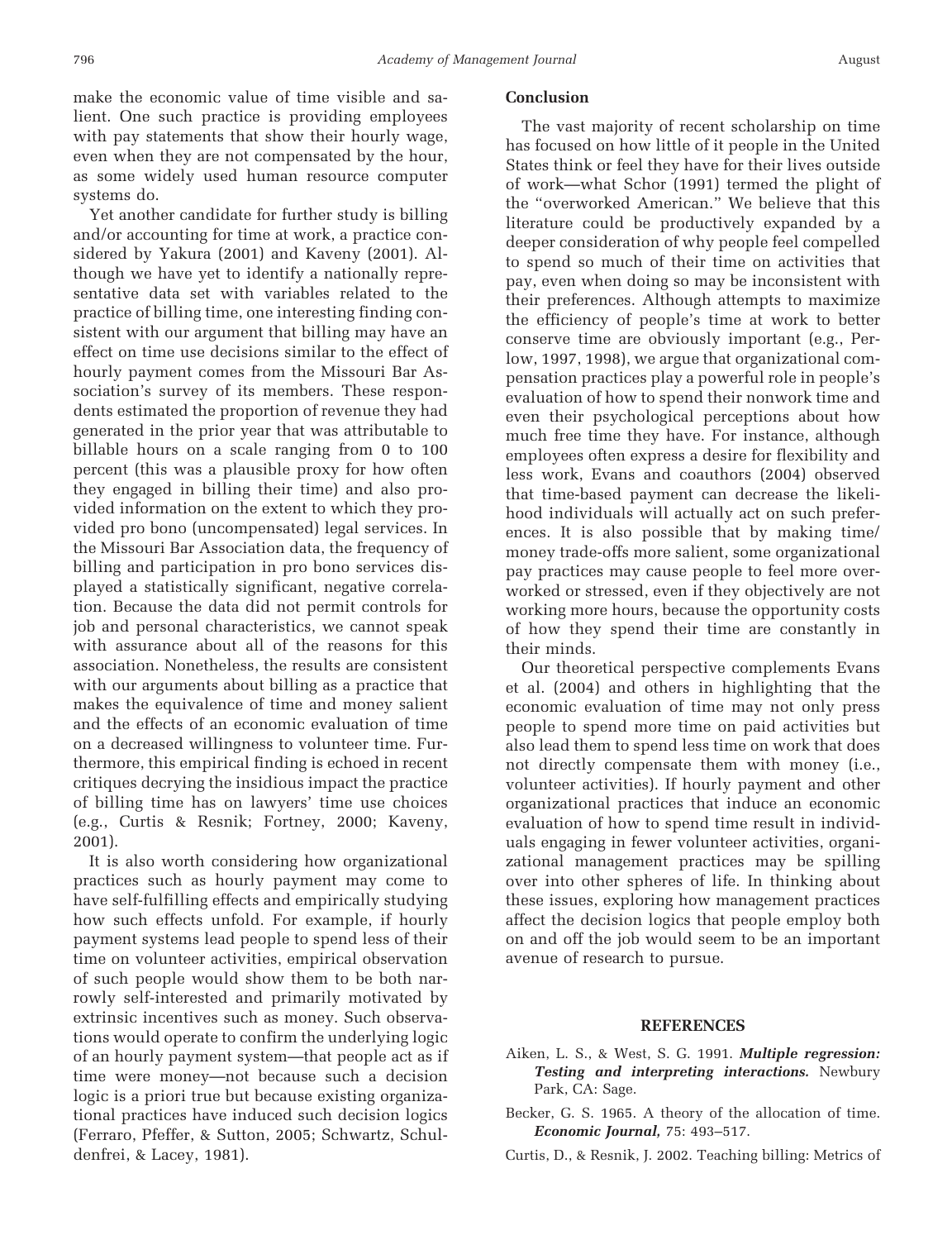value in law firms and law schools. *Stanford Law Review,* 54: 1409.

- Deci, E. L. 1972. Effects of contingent and non-contingent rewards and controls on intrinsic motivation. *Organizational Behavior and Human Performance,* 8: 217–229.
- DeVoe, S., & Pfeffer, J. 2007. When time is money: The effect of hourly payment on the evaluation of time. *Organizational Behavior and Human Decision Processes:* In press.
- Dubin, R. 1973. Work and non-work: Institutional perspectives. In M. D. Dunnette (Ed.), *Work and nonwork in the year 2001:* 53-68. Monterey, CA: Brooks/Cole.
- Evans, J., Kunda, G., & Barley, S. R. 2004. Beach time, bridge time, and billable hours: The temporal structure of technical contracting. *Administrative Science Quarterly,* 49: 1–38.
- Ferraro, F., Pfeffer, J., & Sutton, R. I. 2005. Economic language and assumptions: How theories can become self-fulfilling. *Academy of Management Review*, 30: 8-24.
- Fortney, S. S. 2000. Soul for sale: An empirical study on associate satisfaction, law firm culture, and the effects of billable hour requirements. *University of Missouri at Kansas City Law Review,* 69: 239 –298.
- Frank, R. H., Gilovich, T., & Regan, D. T. 1993. Does studying economics inhibit cooperation? *Journal of Economic Perspectives,* 7: 159 –171.
- Hamermesh, D. 2002. 12 million salaried workers are missing. *Industrial and Labor Relations Review,* 55: 649 – 666.
- Kahneman, D. 2003. A perspective on judgment and choice: Mapping bounded rationality. *American Psychologist,* 58: 697–720.
- Kahneman, D., & Tversky, A. 2000. *Choices, values, and frames.* New York: Cambridge University Press.
- Kaveny, M. C. 2001. Billable hours in ordinary time: A theological critique of the instrumentalization of time in professional life. *Loyola University Chicago Law Journal,* 33: 173–220.
- Larrick, R. P., Nisbett, R. E., & Morgan, J. N. 1993. Who uses the cost-benefit rules of choice? Implications for the normative status of microeconomic theory. *Organizational Behavior and Human Decision Process,* 56: 331–347.
- Lepper, M. R., & Greene, D. 1975. Turning play into work: Effects of adult surveillance and extrinsic rewards on children's intrinsic motivation. *Journal of Personality and Social Psychology,* 31: 479 – 486.
- Maddala, G. S. 1983. *Limited-dependent and qualitative variables in econometrics.* New York: Cambridge University Press.

Mellor, E. F., & Haugen, S. E. 1986. Hourly paid workers:

Who they are and what they earn. *Monthly Labor Review,* 109(2): 20-26.

- Menchik, P. L., & Weisbrod, B. A. 1987. Volunteer labor supply. *Journal of Public Economics,* 32: 159 –183.
- Mutchler, J. E., Burr, J. A., & Caro, F. G. 2003. From paid worker to volunteer: Leaving the paid workforce and volunteering in later life. *Social Forces,* 81: 1267– 1293.
- Perlow, L. A. 1997. *Finding time: How corporations, individuals and families can benefit from new work practices.* Ithaca, NY: Cornell University Press.
- Perlow, L. A. 1998. Boundary control: The social ordering of work and family in a high-tech corporation. *Administrative Science Quarterly,* 43: 328 –357.
- Putnam, R. D. 2000. *Bowling alone: The collapse and revival of American community.* New York: Simon and Schuster.
- Schor, J. B. 1992. *The overworked American: The unexpected decline of leisure.* New York: Basic Books.
- Schwartz, B., Schuldenfrei, R., & Lacey, H. 1981. Operant psychology as factory psychology. *Behaviorism,* 6: 229 –254.
- Scott, W. R. 1995. *Institutions and organizations.* Thousand Oaks, CA: Sage.
- Tilly, C., & Tilly, C. 1994. Capitalist work and labor markets. In N. Smelser & R. Swedberg (Eds.), *Handbook of economic sociology:* 283–313. Princeton, NJ: Princeton University Press.
- Tobin, J. 1958. Estimation of relationships for limited dependent variables. *Econometrica,* 26: 24 –36.
- Wilson, J., & Musick, M. A. 1997a. Work and volunteering: The long arm of the job. *Social Forces,* 76: 251–272.
- Wilson, J., & Musick, M. A. 1997b. Who cares? Toward an integrated theory of volunteer work. *American Sociological Review,* 62: 694 –713.
- Wilson, J., & Musick, M. A. 1998. The contribution of social resources to volunteering. *Social Science Quarterly,* 79: 799 – 814.
- Wilson, J., & Musick, M. A. 1999. The effects of volunteering on the volunteer. *Law and Contemporary Problems,* 62: 141–168.
- Wright, P. M., George, J. M., Farnsworth, S. R., & McMahan, G. C. 1993. Productivity and extra–role behavior: The effects of goals and incentives on spontaneous helping. *Journal of Applied Psychology,* 78: 374 –381.
- Yakura, E. K. 2001. Billables: The valorization of time in consulting. *American Behavioral Scientist,* 44: 1076 –1095.
- Zucker, L. G. 1977. The role of institutionalization in cultural persistence. *American Sociological Review,* 42: 726 –743.